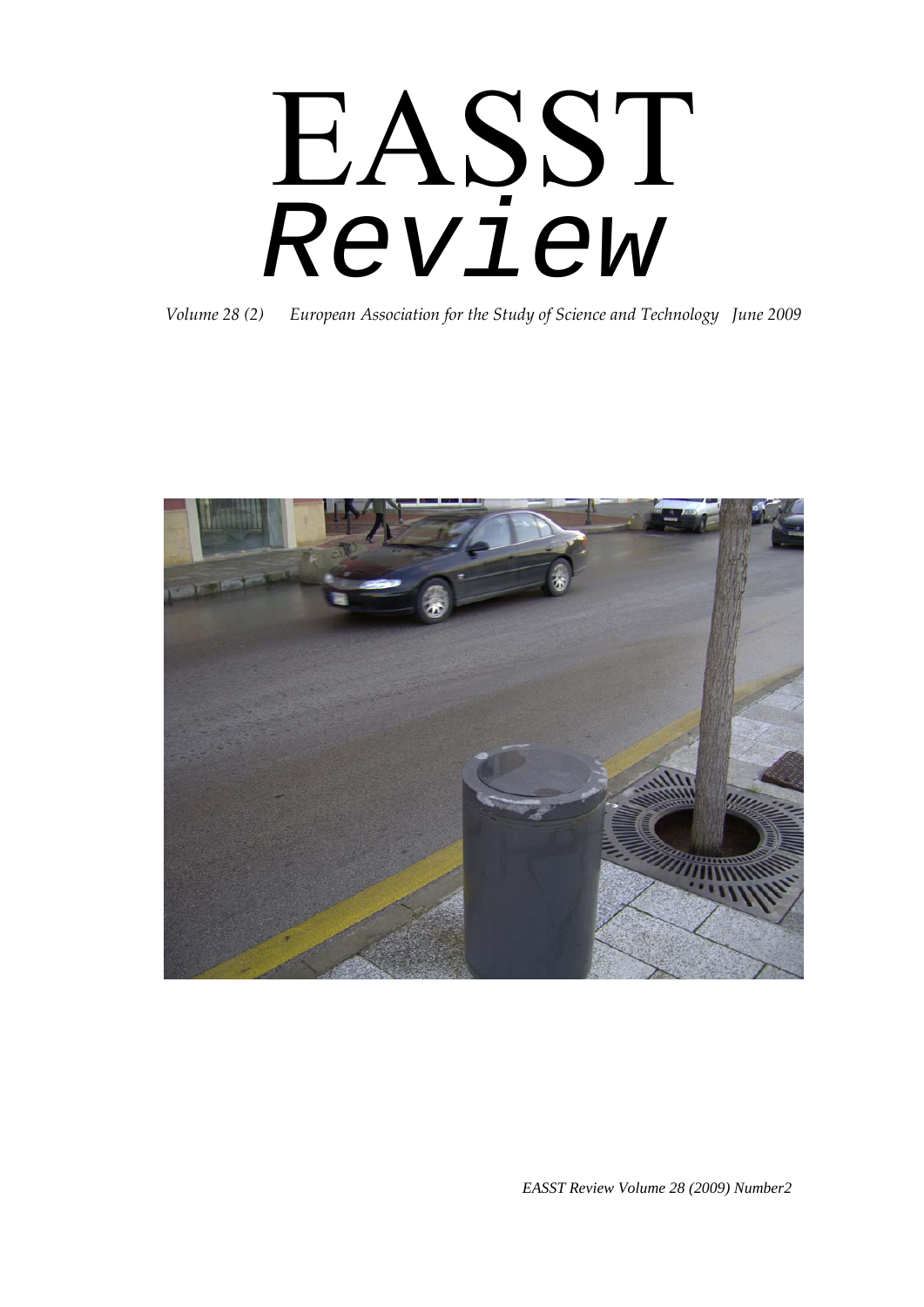*Editor: Ann Rudinow Saetnan (NTNU) Deputy Editor: Richard Rogers Tel:(+47) 73 59 17 86 (Saetnan) (+31) 20 525 3352 (Rogers) email:annrs@svt.ntnu.no rogers@easst.net Membership queries: admin@easst.net EASST Review on the Web: http://www.easst.net* 

*Contributing Editors: Andrew Jamison (University of Aalborg) Harald Rohracher (Graz) Paul Wouters (Virtual Knowledge Studio, Royal Academy of Sciences, Netherlands)* 

*Council of the European Association for the Study of Science and Technology: Marc Audetat (University of Lausanne) Thomas Sanchez Criado (student representative) Pierre-Benoit Joly (National Institute of Agronomic Research, Paris*) *Erika Mansnerus (London School of Economics and Political Science) Tiago Moreira (Durham University) Fred Steward, President (Brunel University) Estrid Sørensen (Humboldt University, Berlin) Harro van Lente (University of Utrecht) Claire Waterton (Lancaster University) Michael Lynch (President of the Society for Social Studies of Science, ex-officio)* 

*EASST's Institutional Members: Interuniversity Research Center (IFZ), Graz Science Museum Library, London Section for Science & Technology Studies, University of Göteborg RCSS, University of Edinburgh Faculteit der Cultuurwetenschappen, University of Maastricht Department of Sociology, University of Surrey Institute for Science, Innovation and Society, Saïd Business School, University of Oxford Dept. Of Technology and Social Change,* 

#### *Linkoping University*

*Europaeische Akademie zur Erforschung von Folgen wissenschaftlich-technischer Entwicklungen Department of Sociology/SATSU, University of York* 

*EASST Review (ISSN 1384-5160) is published quarterly, in March, June, September and December. The Association's journal was called the EASST Newsletter through 1994.* 

*Subscription: Individual membership fee: EUR 35 annual. Reduced two- and threeyear membership available. Students and citizens of East European countries pay reduced rates on applicaton EUR 25/20. Library rate is EUR 40. Please note that subscriptions can also be made through the EASST website.* 

*Member benefits: Travel stipends for Ph.D. students, young scholars and researchers from developing countries are available. Reduced registration rates for EASST events apply.* 

*EASST's Past Presidents: Christine Hine, 2005-2008; Sally Wyatt, 2000-2004; Rob Hagendijk, 1997-2000; Aant Elzinga, 1991-1997; Stuart Blume, 1987-1991; John Ziman, 1983-1986;Peter Weingart, 1982.* 

*EASST Review's Past Editors: Chunglin Kwa, 1991 – 2006; Arie Rip, 1982-1991; Georg Kamphausen, 1982.* 

*cover illustration:"Bombproof – and trashproof – Beirut trashbin". Courtesy of Ralf Brand, Manchester University*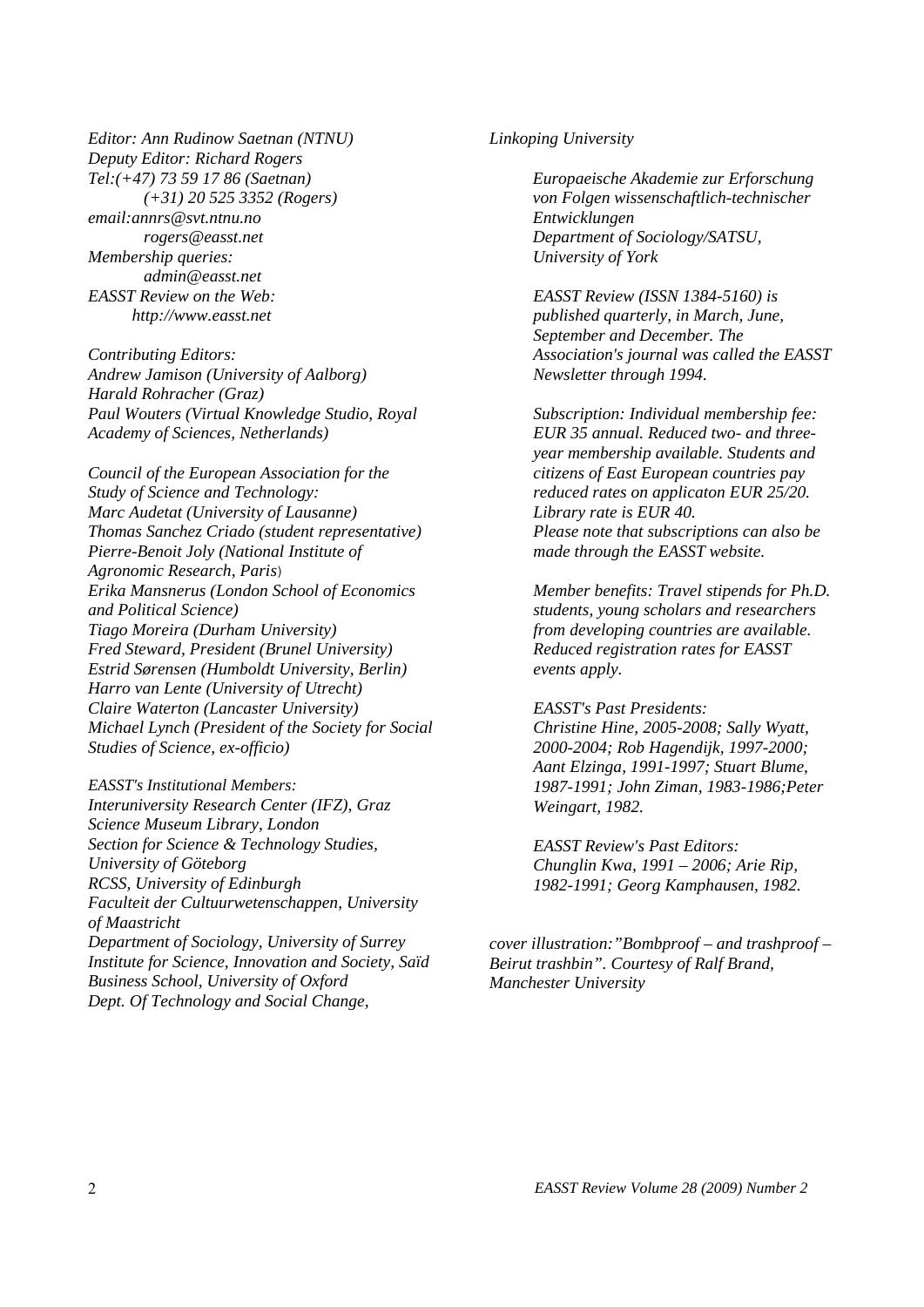## Busy, busy, busy … *Editorial*  by: Ann R. Sætnan

 Manfred Kreuzwirth seems to be a busy man. Or perhaps just the opposite, a man with time on his hands, since he also seems to be quite the Renaissance Man – extremely multi-lingual and with interests in myriad fields. Or is he a CIA agent poking his nose into Arabic, Polish, Vietnamese, Serbian, Czech, etc. web sites, checking up on people who claim to be discussing home sales, gardening, P2P teaching, computer games, fishing, gig posters, Michael Jackson, football, tourism, Slobodan Milosevic, the comedy of Joe Frank, elves, African-American culture, the music of Chopin …? I've never met him, so how do I know this about him? I "googled" him.

 Manfred Kreuzwirth showed up in my email inbox requesting membership in our discussion forums (**[http://www1.svt.ntnu.no/forum/easst/index.](http://www1.svt.ntnu.no/forum/easst/index.php) [php](http://www1.svt.ntnu.no/forum/easst/index.php)**). His name wasn't on the EASST membership list, but we might have new members who aren't listed there yet, so I googled him. I found over 60 pages of "hits" for his name – all of them memberships in discussion forums, all of them (that I checked and that showed dates) dated within 24 hours of signing up for EASST Discussion Forums, none of them showing any posts. One site based in Poland reports that "Manfred Kreuzwirth is an unknown quantity at this point." That's only because they didn't google him. Manfred Kreuzwirth, or ManfredKreuzwirth, or Manfred Kreuzwirth is, of course, a non-human actor, a "bot." So are JessiTomei, MashaOlssen, AliseCarter, JeremyMcBacter, CarrieRodriguez, CharlieRoberts, Milena Mila, and RachelSimpson. In fact, they may all be the same bot, programmed to generate new names from time to time, or to steal them from human actors. Rachel Simpson, for instance, appears also to be at least one human actor with an on-line presence. But "she", or rather her "name-twin", is also clearly a bot, hacking her way into various discussion forums.

 Why are they seeking membership in EASST forums? I can't say for sure; I don't have the skills to counterhack them and analyze their codes. Some seem to be "selling" (probably just taking money and not delivering) cut-priced and/or limited access products such as drugs, CDs, videos, and porn. Some are probably planting malware, infiltrating computers to plant information-tapping devices or destructive "worms", "trojans" and other types of "viruses".

 None of these bots have managed to get past our own forums' last line of defence – me. Yet. They have, however, now found a way past the distortedrandom-letters function, once thought to protect effectively against non-human actors. For a while, that function had stemmed the tide. Now I am again

receiving 50 or more false sign-ups per day. I feel sure we don't want these bots running freely on web sites where we might leave any personal information, like our email address, work affiliation, name, gender, age, or information on our academic and other interests. I feel sure that any of us who want to buy Viagra, Cialis, or the latest "cheap drugs" offering, Tamiflu, can find them from more reliable sources. Therefore new member sign-ups are kept on a waiting list as inactive. Several times a week I check the list. Once in a while there is an EASST member amongst them, so I take the time to read each username and check any that seem at all likely. Then I activate those that prove to be EASST members or other STSers and delete the rest. This is why I still request that members sign up using a recognizable version of their real-life name. Once your membership has been activated, you are welcome to change how your name will appear in discussions.

 Of course, all this checking and deleting takes time – several hours per week now. The question becomes: Do we keep up the experiment in hopes that it will take off, in hopes that it will prove to be a first step on the road towards turning EASST Review into a fully refereed, perhaps open-refereed, on-line journal? Or … do we give up, leaving the cyberdiscussions field to commercial interests who can afford to pay for editorial and on-line security services? It's up to you. So far our discussions forum has clearly not reached critical mass: We have twenty forum members and no responses to posts. But I'm willing to keep trying.

 After all, it's not that we have nothing to say to one another. We have lively discussions, academic and otherwise, when we meet at conferences. Perhaps we can also continue on-line between meetings. Perhaps we can even be sociable and analytical at the same time by having an informal discussion on how cybercrime affects cybercommunities and how we might go about researching that theme, or for that matter dealing with it. Must we bombproof our website by welding it shut like a Beirut trashbin, rendering it useless at the same time? Can we find more constructive solutions? Or are we just all too busy, busy, busy?

 I wish you all a restful summer, but also a productive one. Here's hoping that at least those of us researching various aspects of distanced and digital communications (see the workshop report that follows) are productive. Perhaps they can help us to achieve the promise of connectedness digital communications offer, yet avoid being invaded by the very monsters we create in the process.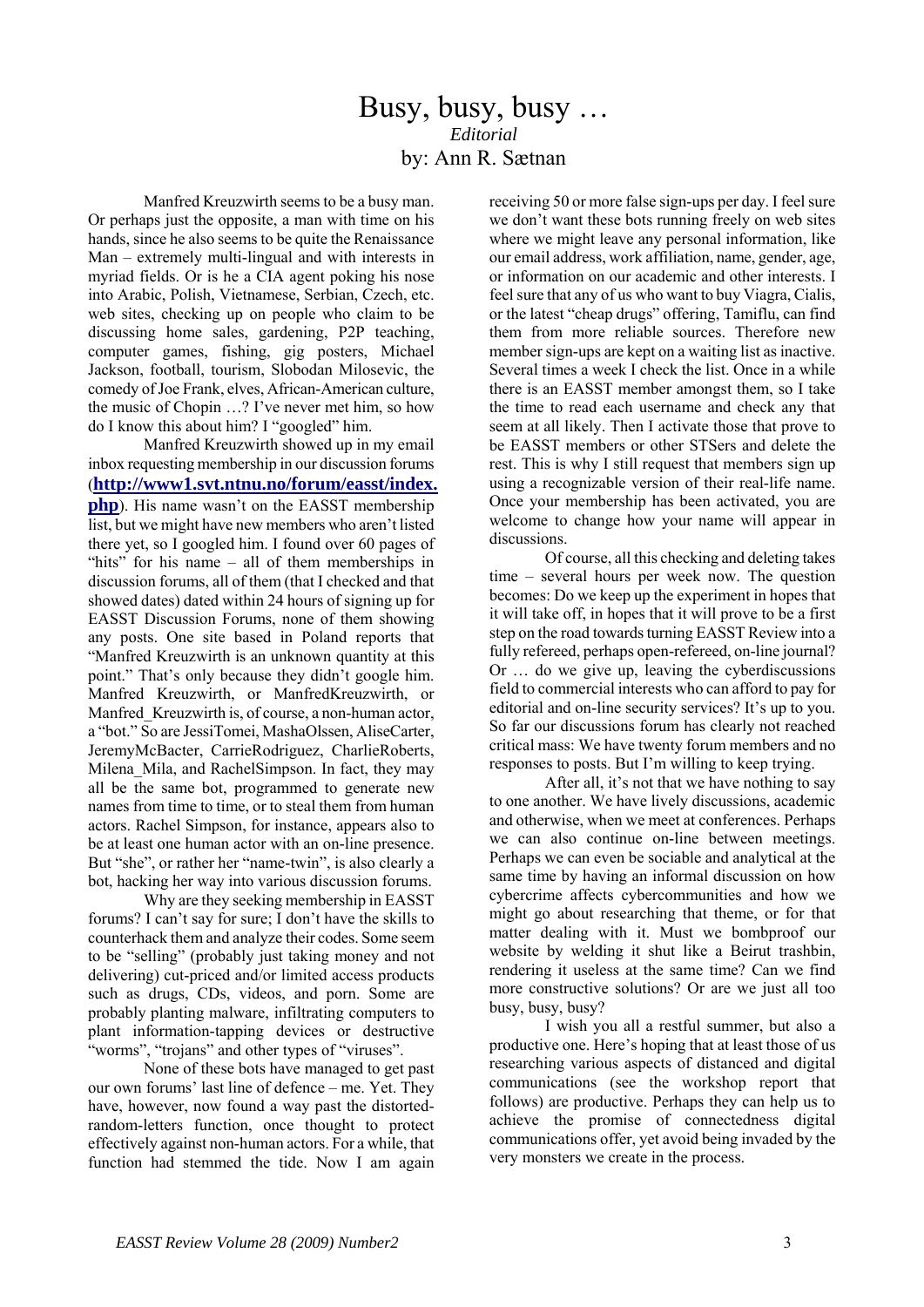### Digital Methods: First Steps *Amsterdam Workshop Report*  by: Michael Stevenson and Richard Rogers, Media Studies, University of Amsterdam

 In January 2009 the Digital Methods Initiative commenced with its four-year program of seminars (two per year) and international progress conferences (one per year), the latter named after the once annual event in Science & Technology Dynamics at the University of Amsterdam. The Digital Methods Initiative (http://www.digitalmethods.net) is an ongoing collaboration among new media researchers at the University of Amsterdam, seeking to rework method for the Web. Among the key concepts from digital methods that appear in the following are digital groundedness, the technicity of content as well as post-demographics. The workshop report concludes with the research opportunities discussed, including a Google theory of power.

 Present at the inaugural Digital Methods research seminar were the Initiative's director Richard Rogers, coordinator-researchers Sabine Niederer and Esther Weltevrede, researchers Erik Borra, Andrea Fiore, Marijn de Vries Hoogerwerff, Michael Stevenson and Laura van der Vlies, and invited participant Lanu Kim, the exchange student who arrived days before from South Korea. Seven papers, distributed to participants beforehand, were introduced and discussed in four sessions.

#### *Google as Inculpable Engine*

 In the first session, both Rogers and de Vries Hoogerwerff presented work on critical approaches to Google. In "The Googlization Question, and the Inculpable Engine," Rogers explores what other effects might characterize 'Googlization,' generally understood as media concentration, and outlines a research agenda in terms of 'back-end' and 'frontend' Googlization, drawing from his book, *Information Politics on the Web* (MIT Press, 2004). Where back-end effects may refer to attempts (by Yahoo, Microsoft and others) to emulate Google's search engine algorithm, front-end effects include the reproduction of the engine's minimalist aesthetic. Subsequent discussion attempted to further identify a Google-specific form of power, and revolved primarily around the search engine company's unique status as a "blame-avoidance" machine, first expressed in Google's own parlance, "Don't Be Evil."

If this is to be an accurate description of

Google's strength, one must account for at least one anomaly. Marijn de Vries Hoogerwerff's paper, "Cybercosmopolitanism: The Other Californian Ideology," deals with the backlash that followed Google's decision to censor search returns in China. He draws on Google's decision and publicly declared rationale, as well as reactions from prominent bloggers and Google critics, to reflect on what Richard Barbrook and Andy Cameron previously termed "the Californian ideology," and to speculate on its transformation through cultural, commercial and legal concerns. Perhaps most significantly, de Vries Hoogerwerff concludes by recasting the Google China issue as a missed opportunity for proponents and critics of Google to question what he calls a belief in the democracy of the algorithm.

#### *"Wikipedia researchers forgot the bots"*

 The following session shifted focus to two novel concepts central to Digital Methods research. The first is networked content, which refers broadly to content that is 'held together' or otherwise maintained by virtue of its networked form. In "Wikipedia and the Vigilance of the Crowd," Sabine Niederer details the role of bots and software-assisted users in content creation and upkeep on Wikipedia. Her findings include an inventory of the various kinds of bots and software used, the authority bots hold (having fewer permissions than administrators, but more than registered users) and the relative bot-dependency of different language Wikipedias. Additionally, Niederer's work sheds new light on previous Wikipedia research. The various analysts and commentators who have entered false information in Wikipedia articles in attempts to confirm or debunk narratives about the site's reliability, she argues, were perhaps not testing 'reliability' in the conventional sense, but rather the technicity of Wikipedia content – the ability of bots, RSS feeds, alerts and the like to point contributors to erroneous edits.

 A second concept central to the Digital Methods project is digital groundedness, which inverts epistemological approaches that assess the Web's knowledge against claims 'on the ground,' and asks instead what claims about reality may be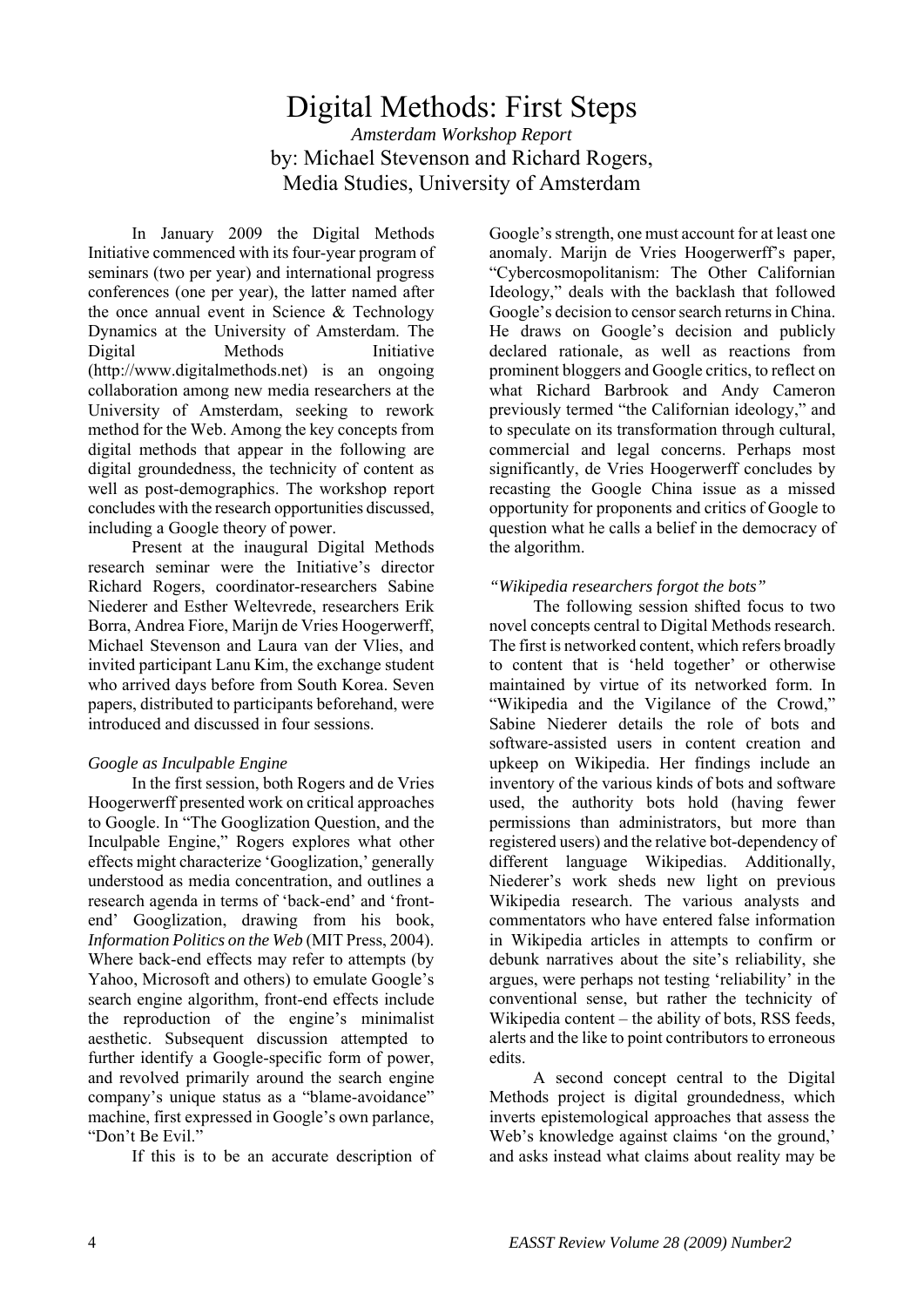made on the basis of digital measures. In her National Webs project, Esther Weltevrede's has developed a periodization of the Web from the perspective of topology: authored first by notions of cyberspace and virtuality, the Web is increasingly organized regionally and nationally by technological arrangements (e.g. IP-to-Geo location technology), demonstrated by such services as the Google and Yahoo search engines. As the Web is made more local, new avenues for inquiry are opened. Specifically, Weltevrede is developing methods and tools for demarcating and characterizing national Webs, sketching for example the prominence of non-governmental organizations on the Palestinian We<sub>b</sub>

#### *Web Machines as Interpolators as opposed to Extrapolators*

 The two afternoon sessions treated objects of study conventionally grouped under the heading Web 2.0. Erik Borra contributed a review of 'postdemographics,' a term used in past Digital Methods research to refer to the preferences, interests and connections entered into databases, distinguishable from variables traditionally accounted for by demographers (e.g. age, race, income, etc.). What story does one's registered 'features,' from friends to favorite books, tell, and how is this information put to use? Crucial to business models that rely on product recommendation (canonically, Amazon's system based on past purchases), post-demographics also provide sociologists with large data sets for research on social networking. Borra suggests that beyond commercial profiling and the focus on social networking behavior, key research in this area should focus on the derived or 'hidden' attribute. In other words, research that does not extrapolate from, but rather interpolates new or previously concealed properties from existing data. An example is the project vriendjespolitiek.net, also by Borra and colleagues, which profiles political parties in the Netherlands based on data from the popular social networking site Hyves.

#### *Theorizing Open Source and Blogging*

With "The Bazaar and the Cloud," Andrea Fiore presented research into the relationship between free and open source software (FLOSS) and the 'software as service' paradigm that relies on cloud computing. Following Tiziana Terranova, Fiore argues against a dichotomous view of open source struggling against the proprietary forces of such software providers as Google, and instead seeks to highlight their interdependence. After reviewing back-end symbiosis – the FLOSS-enabled

infrastructure of cloud computing – Fiore turns to what he calls a front-end strategy of "controlled openness." The strategy is epitomized by the application programming interface (API): "By releasing open source libraries that wrap its own APIs into the control language of specific programming languages or operating systems, a service like Google mobilizes crowds of programmers in the work of building new frontends" for its services. Reflecting back on the question of Googlization, discussion turned to both the possibility (and desirability) for open source developers to maintain a position outside the mix of proprietary software and open source that 'software as service' appears to require.

 In the day's final presentation, Michael Stevenson discussed recent work on the rise of blogging in the 1990s. Stevenson sees common ground in theories of blogging from Geert Lovink and Henry Jenkins, and builds on these to theorize the medium's early development as the fabrication of an alternative media practice, one that deliberately sought to move beyond the subculturemainstream divide. Drawing on initial attempts by users and commentators to characterize the medium, he argues that blogging signaled a turn away from the subcultural roots of the Web (including the virtual communities that blogging succeeded) and was simultaneously conflated with shifting definitions of the Web's purpose.

#### *Google's Power Theory and Other Research Thoughts*

 The concluding plenary session discussed new research opportunities in a kind of top ten list provided by Rogers, together with the participants. (Only seven are covered here.) First, Google was described as an inculpable engine because of the increasing personalization of its results. One has oneself to blame, in part, for the results. Though not necessarily Google-specific, the ability to cast aside blame for its output is suggestive of a form of power Google has assumed. Relatedly, the idea of its democratic algorithm, with sites voting for other sites by linking, and the machine ultimately outputting what the search engine industry calls 'organic results,' also fits into thoughts of a blameavoidance machine. (There was an invitation to think through how Lewis Mumford's model of democratic versus authoritarian technics would be affected, as well as those built upon it.) Second, again with respect to Google, is another larger issue of how to do user studies. Normally, users are observed, interviewed, or surveyed. In standard registrational approaches their eyes may be tracked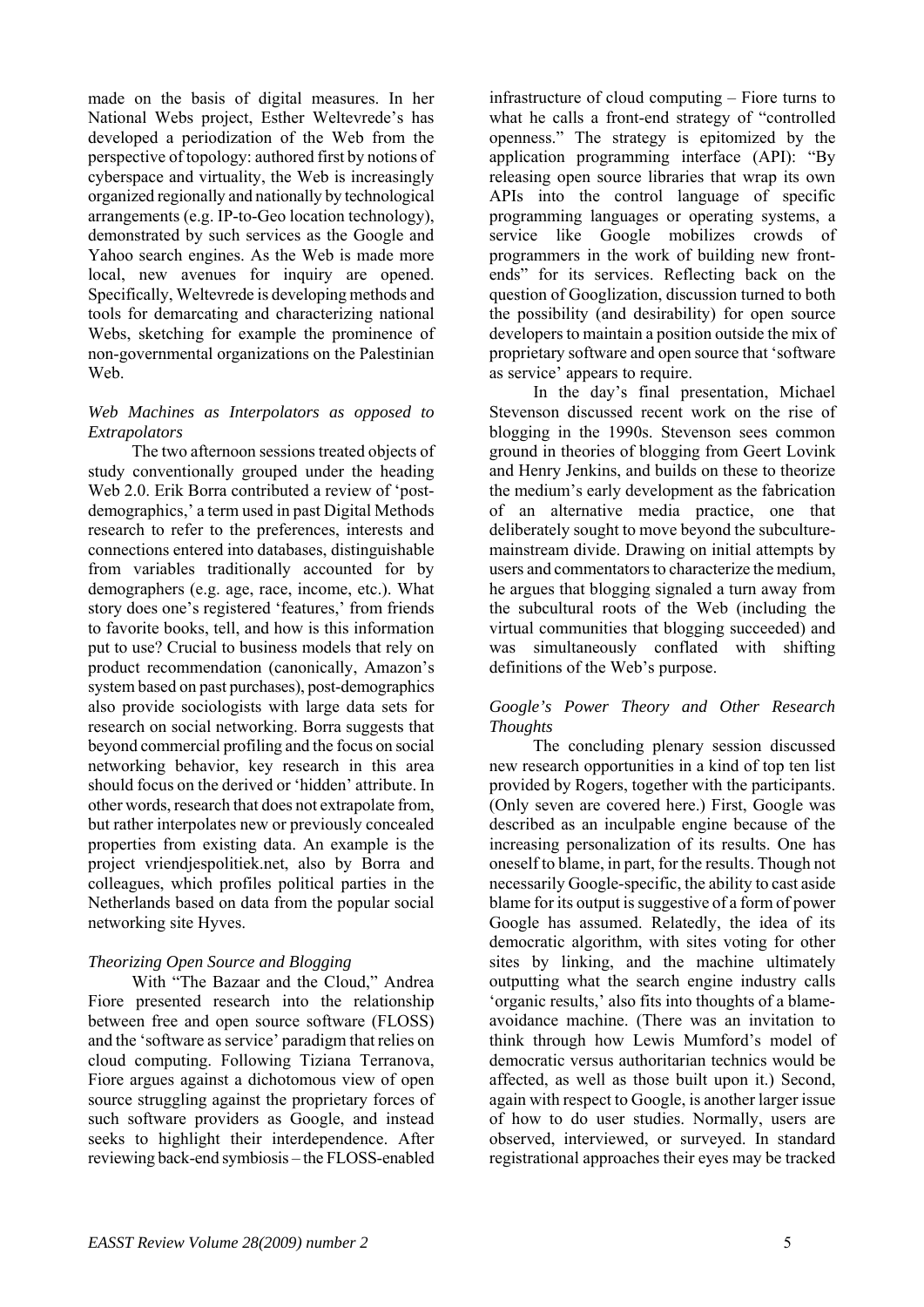with an apparatus. However, Google is performing its very own form of user studies by treating the user as a data set, with preferences, a history and a location. It is also providing 'user feedback,' that is, results tailored in a variety of ways. Should method follow object, how might Google's example be followed to innovate in approaches to the user?

 Third, the Web, especially the projects that order it, has seen a gradual decline in editors, with the algorithmic engine (in Yahoo and Google) winning out over the special directory projects (Yahoo's own and Google's engine on top of Dmoz.org, the Open Directory Project). Something similar holds for Wikipedia's collective authorship, over the editorial authorship of old, however much Wikipedia struggles with and sometimes seeks to straddle the two models. It was pointed out, fourthly, that there is an urgency to study the relationship between Google and Wikipedia, as their relationships are manifold. One of the more interesting ones is the collective editorship process of putting an article up for deletion, because the subject matter returns little or no results in Google. Thus Google becomes the authorizing entity for Wikipedia. In the study of Wikipedia to date, much attention has been placed on the vigilance of the Wikipedian community, and especially the community's capacity to spot errors and vandals. What is missing from Wikipedia studies – the fifth point – is a symmetrical attention to the software bots (as opposed to the heroic humans). The question arose as to the status of previous Wikipedia studies that have left out the bots.

 In the discussion of Internet censorship and Google in China, researchers worldwide are generally aware of how and when China censors,

thanks to the work of the University of Toronto and Harvard University. However, what is remarkable (sixth point) is it appears that Google, in complying with Chinese censorship practice, makes its own blacklists! Google fetches pages through machines in China to check whether they are blocked, and subsequently updates its own search engine outputs. removing those pages blocked in China. In a perverse sense such a practice would make Google into one of the more thorough Internet censorship research organizations.

 The remaining points concern the politics of code, and how they affect research. One discussion (seventh and last point) revolved around the APIs, the data feeds provided by engines for the purposes of research and mash-ups. Owing to the small data sets they furnish (limited number of queries per day), it is difficult to gather a sufficient data population. Rather than rely on APIs fully – Google pulled one of theirs, leaving researchers and others without data – there is the other data-collection practice called 'scraping,' or sometimes 'screenscraping.' But too much scraping prompts the engines and other services to block the data collection. The larger issue concerns researchers' abilities to analyze engines, if the APIs provide too little, and scraping is punished.

#### Note

The Digital Methods Initiative is online at http://www.digitalmethods.net/.

Michael Stevenson is pursuing a PhD in Media Studies, University of Amsterdam. Richard Rogers holds the chair in New Media & Digital Culture, University of Amsterdam.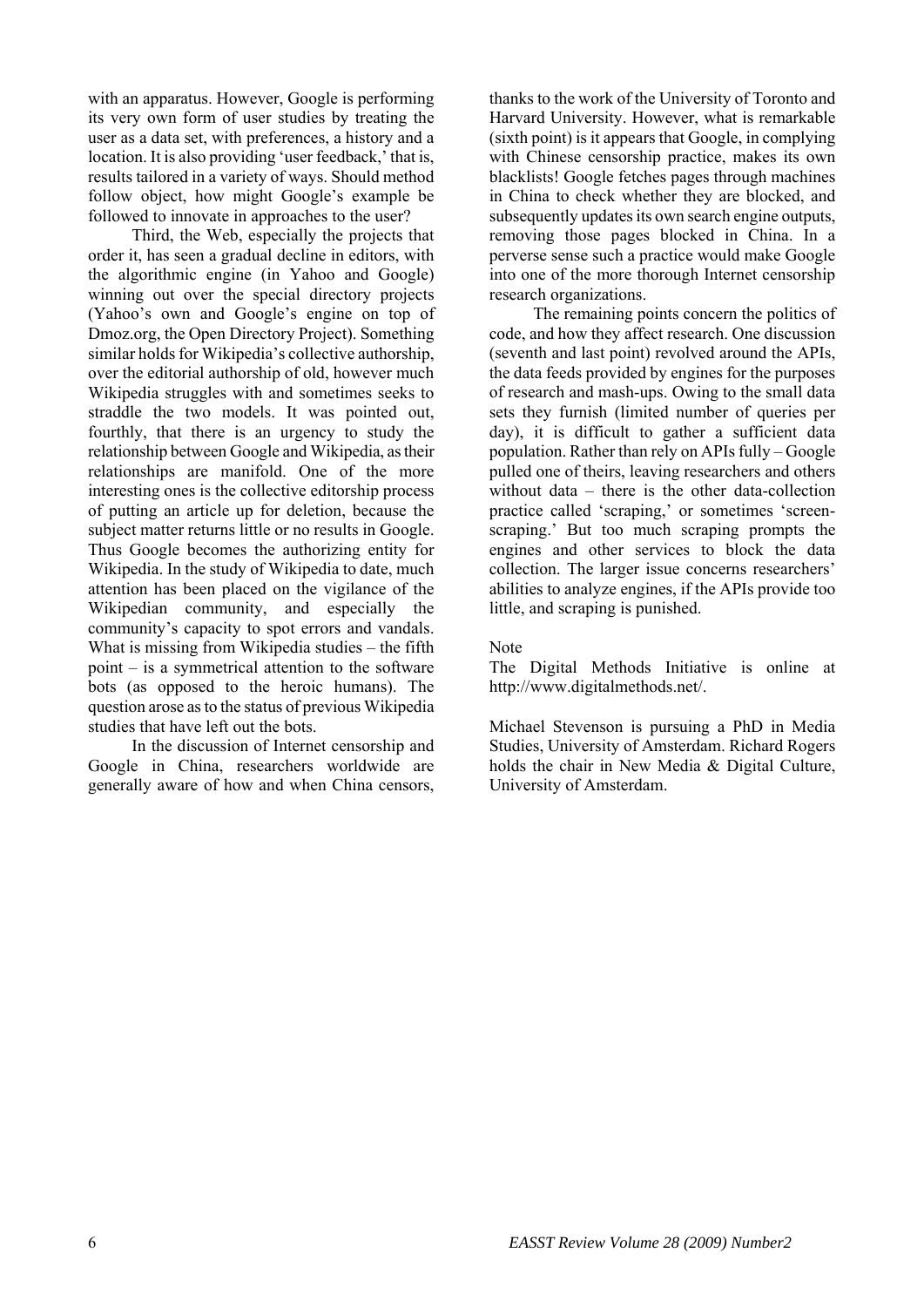## President's Message by: Fred Steward

 I am delighted to be taking on the role of President of EASST for the next 4 years. First of all, many thanks from me and the Council for the leadership and energies of Christine Hine, who has led the organization so ably and left it in such good shape.

 As I stated in my election address I am committed to ensure that EASST strengthens its role as the broad and inclusive voice of the international science, technology & innovation studies community. During the next 12 months we will be reviewing the position of the organization in order to achieve this and initiating a discussion among the membership.

 The next EASST conference, provisionally titled, 'Practising science and technology - interfaces of organizing and communicating' will be in Trento, Italy on 2-4 September 2010. We held a meeting of the new EASST council in Trento in May 2009 in order to prepare for this event. This is going to be an excellent conference in a great place. The Faculty of Sociology has first class facilities and is in a wonderful location in the Dolomites. Staff at the University and their colleagues in STS Italia will be our knowledgeable hosts. It is a small and delightful town and there will be a ceiling of  $600$  participants – my advice is to make sure that you book early to avoid disappointment.

 The conference will be designed to involve a range of specialist networks in its organisation. The initial call which will be published in September will ask for proposals for streams to run through the whole conference as well as nominating the people who will take responsibility for them. The organisation of these streams will then be assigned to those selected so it will be a more decentralised model. This is an interesting experiment which should deliver good results.

 The Council meeting in Trento was a rewarding experience and members should be assured that they have elected an energetic and enthusiastic team. We have also instituted a new administrative support structure managed by Dr Sonia Liff. A priority is to get the membership subscriptions up to date and you will have heard from us with regard to this. Please respond soon or, if your contact details have changed, please email **[admin@easst.net](mailto:admin@easst.net)**

# Reminder: Members' Benefits

EASST members are now offered reduced rate subscriptions to the following journals:

Science as Culture **www.tandf.co.uk/journals/csac**

New Genetics and Society **www.tandf.co.uk/journals/cngs**

Please follow the links and select "News and Offers" to sign up for these journals directly with the publisher.

## Conferences and Calls for Papers

**"Changing cultures: cultures of change"** is the name of the international conference to be held on **December 10-12, 2009, Barcelona, Spain**. A call for papers has been issued. Across disciplines, topological or intensive approaches to the study of culture treat change as normal and immanent rather than exceptional and externally determined. In these approaches, cultures are defined by the possibilities they offer for change rather than by their size, location or essence. These approaches thus provide a set of tools and concepts to think about different levels and kinds of change – learning, transmission, innovation, adaptation, self-organisation and evolution. This conference asks: what is the potential of topological and other intensive approaches to culture and space for thinking about change? It explores the value of thinking about culture as a privileged site or mechanism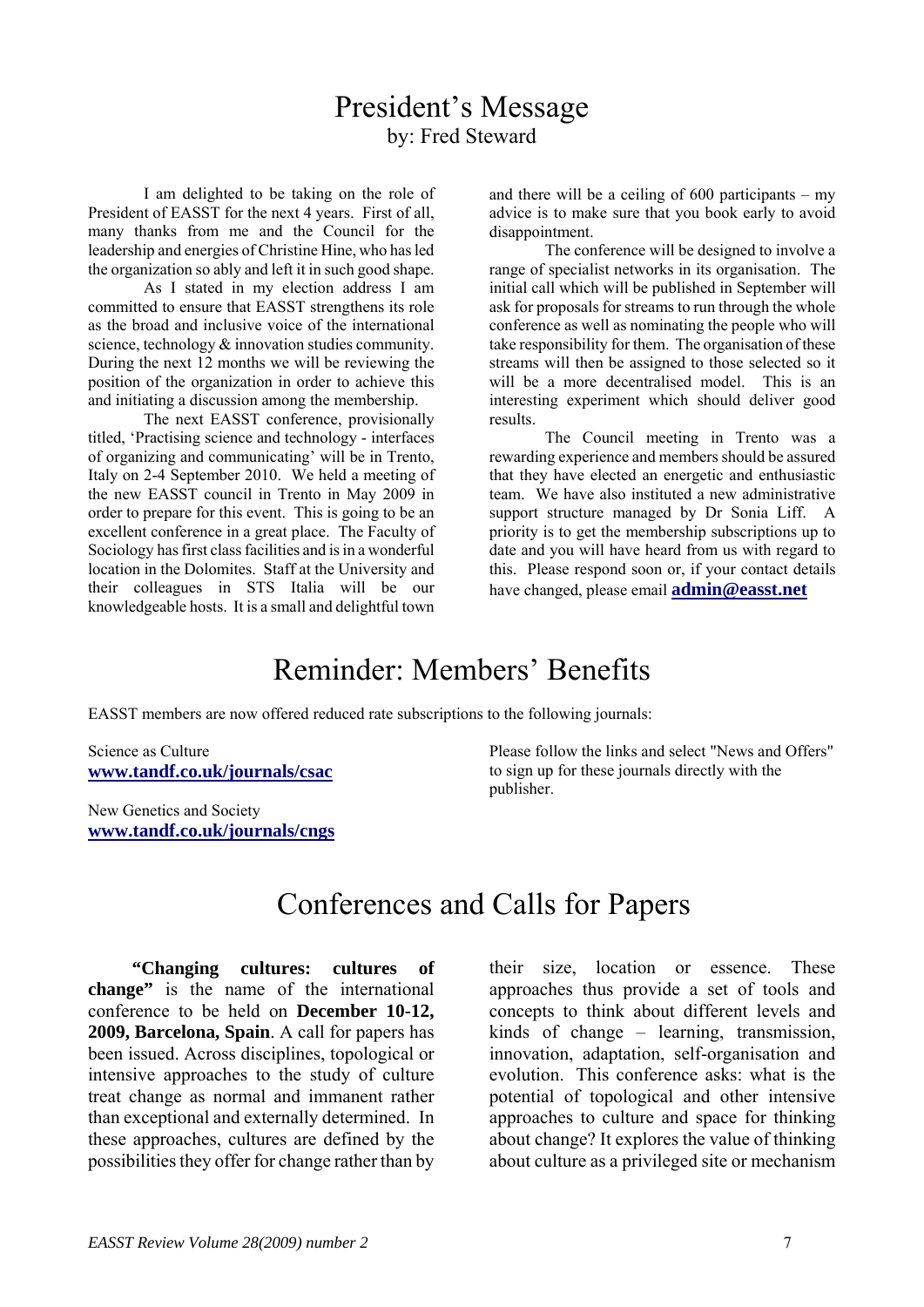for change, but it also asks how and why the question of change is being posed in relation to culture today. This question is especially important at a time when calculation and complex technical systems have become ubiquitous elements of human life, in specialised sites of scientific enquiry and in everyday life. In contemporary society, numbers do not just describe but they construct and – in topological thinking - take on virtual properties, building abstract spaces of calculation and opening up the possibility of new perspectives on the questions of cultural predictability and innovation. What are the tools, techniques and artifacts of thinking topologically about cultural change? What spaces do they make? How can the current development of a material culture of topological thinking be taken into account, reflexively, as a research topic? What are the cultural implications of the growth of technical systems, quantitative calculation and ideas and procedures concerned with number, counting, and logic, the increase in lists and registers, and the rise of logistics, of innovations in thinking about linkages and technologies of address, and the combination and organization of these operations into systems in everyday life? What kinds of engagement are adequate to the task of thinking and acting in response? Finally, the conference will also address issues of method, and in particular examine the current interest in the use of quantitative methods to investigate and understand qualitative change. Can anything – or everything – be measured in numbers? What role do modeling, simulation and experimentation have in the study of culture? How can we understand cultures of quantification? What are the implications of studying culture for the uses and meanings of numbers?Speakers will be drawn from across the humanities and the social and natural sciences, from architecture, design, mathematics, physics, biology, medicine and AI, with plenary presentations from Rosi Braidotti, Manuel DeLanda, J. Doyne Farmer, Matthew Fuller, Alex Galloway, Penny Harvey, Scott Lash, Richard Rogers, Luc Steels, Eyal Weizmann. Participants are invited to explore these questions in relation to four broad areas of

cultural change, though other domains are not excluded: Media – networks, digital methods, interface, algorithm, ubiquity, emergency, trash and spam, identification, communication and interaction. Markets – models, probability, crisis, performance, devices, cultures of quantification, noise, financialization. Migration – movement, state spaces and spaces of passibility, lines and borders, flows, blocks and stoppages. Mind – consciousness, language, the human, imitation and evolution. There will be special events for industry and policymakers, with a focus on social and cultural trends, different ways to think about predictability and the management of cultural change, in relation to processes of innovation. There will also be special events from graduate students, with an opportunity to participate in a training workshop. Further information about these events will be announced on ATACD website, http://www.atacd.net. **The deadline for paper submissions to the conference is Thursday 28 May 2009.** Abstracts with a max length of 300 words will need to be submitted online in text only format (no diagrams, tables or graphs are permitted). Full instructions for online submission can be found on the Conference home page at: **[http://www.atacd.net/index.php?option=com](http://www.atacd.net/index.php?option=com_content&task=view&id=27&Itemid=40) [\\_content&task=view&id=27&Itemid=40](http://www.atacd.net/index.php?option=com_content&task=view&id=27&Itemid=40)**.

In the **workshop on Social Technology**, to be held in **Amsterdam** on **2 October**, we seek to address two deeply ingrained aspects of current Science and Technology Studies: the focus on material technology, and the idea that all technology is social. Devices, machines, artifacts take central place in STS, in keeping with the common sense meaning of the word 'technology'. Combined with STS's traditional focus on natural science and medicine, this has resulted in a relative neglect of technologies that stem from the social sciences, in which material devices are less prominent. Moreover, through the influence of actor-network theory in particular, the idea has taken root that material technology forms the glue of our society (the 'missing masses'), as well as being its main source of change. Material technology is considered to be at the heart of society, and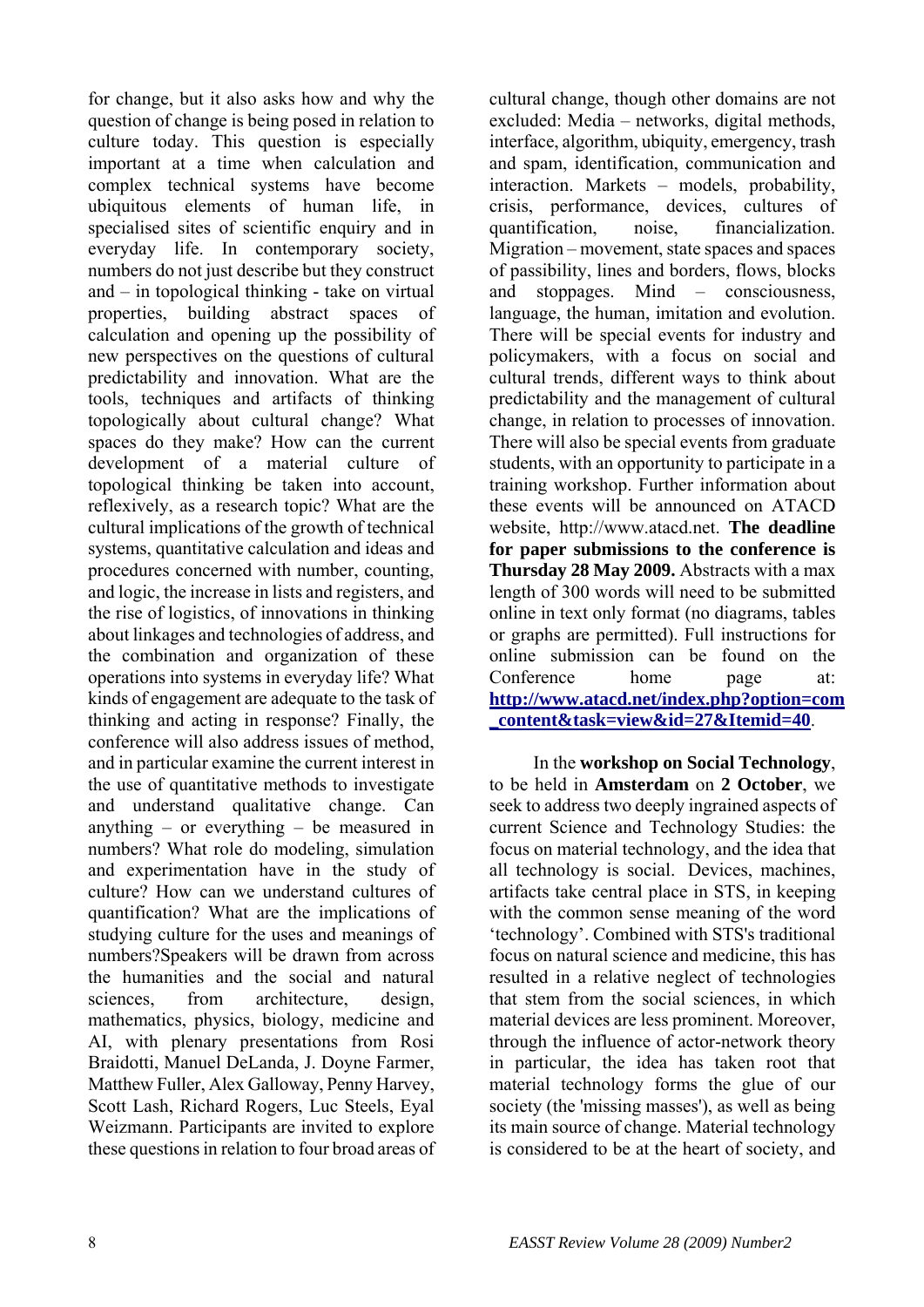the dichotomy of the social and the technological is rejected: all technology is social, and society is technological through and through. We wish first of all to redress the imbalance inherent in the material view of technology. The social sciences produce great numbers of graduates each year, skilled in technologies that are to a large extent intangible: psychotherapy, focus groups, various types of interview, techniques of human resource management, and many others. Such practices have of course been the subject of historical and sociological study, often from a Foucauldian perspective. However, applying the conceptual resources of STS may bring into better view the socio-material construction processes involved in practical social science, its particular affordances and trade-offs, and embeddedness in technoscientific networks. Secondly, we want to problematize the popular 'dissolution of the social': the widely accepted proposition that the category of 'the social' is at best increasingly irrelevant, and at worst a fundamental mistake. Rethinking old dichotomies such as that of nature and culture, or the material and the social, has been of tremendous importance in reflecting on our current ways of living. However, the fact that it is no longer acceptable as a theoretical resource, does not make the social any less interesting as an empirical phenomenon. The distinctiveness of people and their interactions is still invoked, produced, repressed, and utilized in many technological assemblages, not only those stemming from the social sciences. We propose the term 'social technology' to cover these issues, and intend to bring together a number of scholars from Science and Technology Studies and the Social Sciences to discuss them. The workshop will be the occasion to address the following questions, through theoretical and conceptual reflections and empirically-oriented contributions: What is the current scope of technology studies and to what extent can it embrace social technologies? Which social technologies are especially prominent in contemporary culture, and how can we study these? Does a reframing of 'technology' enable STS to better explore the workings of social science and humanities? How can the term

social technology allow a study of human qualities, without assuming a priori a human essence? Papers that compare the role of predominantly material technologies in building and stabilizing 'collectives' with the role of social technologies are also welcome, as are papers that address social technologies as (1) technologies from the social sciences, (2) technologies that consist entirely or predominantly of human action (polling, rhetoric, and psychotherapy are examples of social technology in this sense) or (3) technologies for the creation and maintenance of groups. Thanks to generous support from the Netherlands Graduate School of Science, Technology and Modern Culture (WTMC), there is no registration fee. Some funding is available to cover travel to the workshop. The workshop will be hosted by the Virtual Knowledge Studio for the Humanities and Social Sciences, Amsterdam. The organizers are Maarten Derksen (University of Groningen, The Netherlands, m.derksen@rug.nl), Signe Vikkelsø (Copenhagen Business School, Denmark, ssv.ioa@cbs.dk) and Anne Beaulieu (Virtual Knowledge Studio, The Netherlands, anne.beaulieu@vks.knaw.nl). **Deadline for submissions of 400-600 word absracts: 30**  May 2009. Send to m.derksen@rug.nl. Announcement of paper acceptance: end of June 2009. Deadline for full papers: 22 August 2009. Workshop: 2 October 2009

Registration is now open for the **2009 4S Annual Meeting, October 28 to November 1, Washington, DC**. **Register before July 1** and save. Non-members, join 4S while registering and save money. Members, renew while registering and avoid a separate transaction later. Full meeting details at **<http://www.4sonline.org/meeting.htm>**.

A call for papers has been issued for the **Workshop on Urban Laboratories: towards a STS of the Built Environment**, to be held on **5-6 November 2009** at **Faculty of Arts and Social Sciences, Maastricht University**, the Netherlands. It is organized by the Manchester Architecture Research Centre and Maastricht Virtual Knowledge Studio. This workshop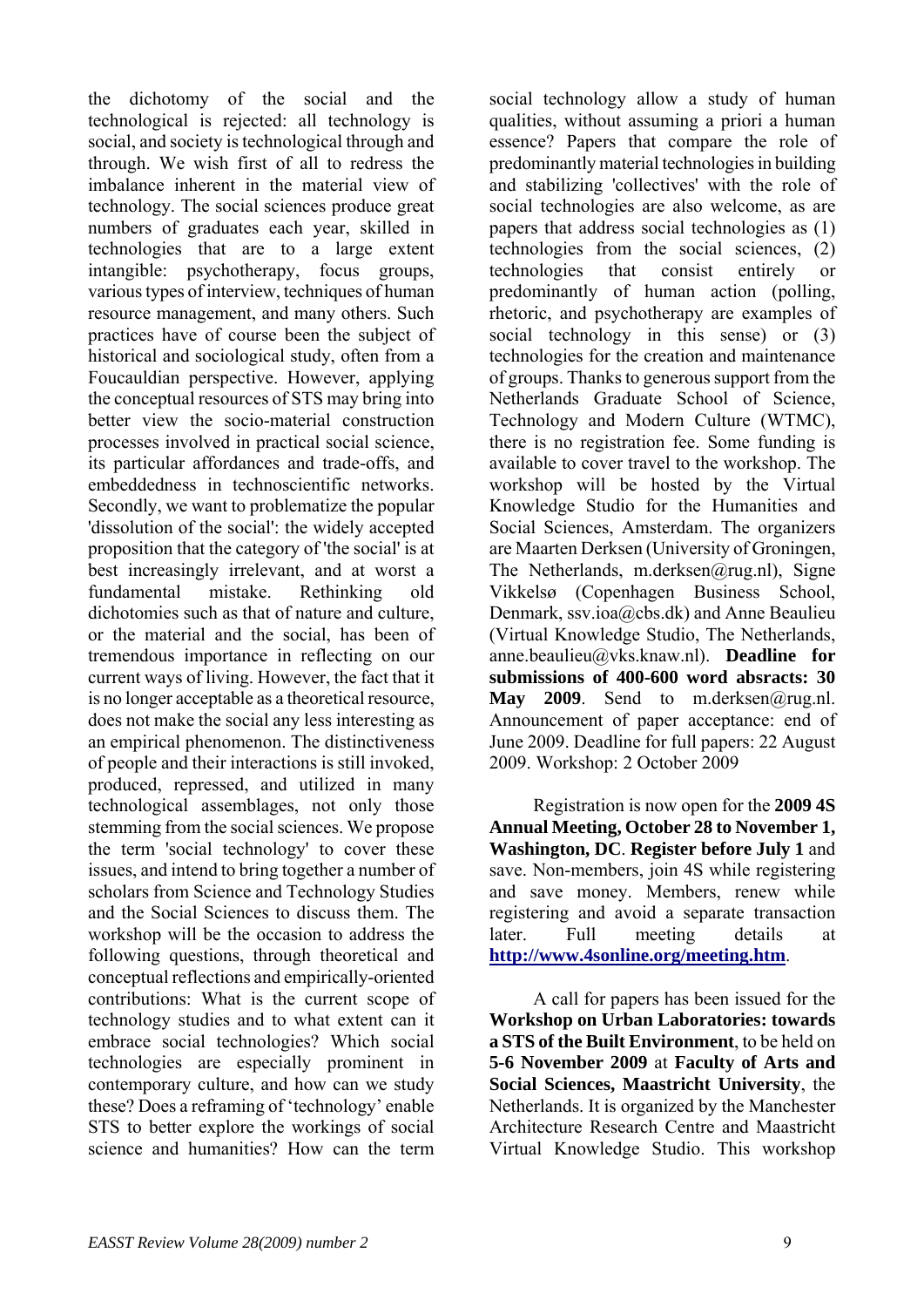follows a recent argument by Collier, Lakoff and Rabinow (2006) in highlighting the relevance of the laboratory concept for the human sciences and proposes to analyse the urban built environment as an assemblage of local knowledge claims, collaborations and emergent interactions. This approach highlights – following a veritable tradition in STS - the contingent cultural and institutional dimensions of knowledge production. Such a shift allows for a more ethnographic investigation of laboratory dynamics and creates awareness of the heterogeneity of urban laboratories: besides academic research institutions, it might also be productive to investigate policy think tanks, planning departments, economic development agencies, architectural firms and creative clusters as urban laboratories. Despite increasing references to the notion of laboratory in specific urban development and policy projects, sustained research on the role of these and other laboratories in shaping and transforming our cities is almost absent. This seems to reflect a broader trend in STS: after foundational work in the 1970s and 1980s that investigated the socio-cultural and technical context of knowledge production, this once active field of laboratory studies is now rather neglected (Kohler 2008) and Karin Knorr Cetina's hope in a 1995 review essay that laboratory studies could be further extended by investigating "processes of laboratorization" (163) in a variety of settings has hardly been realized. This workshop aims to contribute to this extension by revisiting the theoretical notion of laboratory and by investigating the ways in which this notion can be productively put to work in our analysis of the urban built environment. Three dimensions are central in this regard. Dimension 1: we still know very little of the actual dynamics involved in the emergence and reproduction of urban laboratories. Research, however, needs to avoid the internalist bias of early laboratory studies and should pay explicit attention to communication between urban laboratories and the rise of regional and transnational networks of expertise. How do facts emerge and circulate in and through these networks of expertise? Dimension 2: this second dimension is related

to the first, but zooms in on questions of method i.e. the ways in which features of urban life become objects of laboratory research and manipulation. In the case of research on and in the city in particular, there seems to be a constitutive tension between laboratory and fieldwork science that needs to be addressed (Gieryn 2006). Through the use of which methods and in what ways do the various urban laboratories construct and manipulate local objects of research? Dimension 3: laboratories interact with other laboratories, but they also engage with a world directly outside the laboratory. This third dimension refers to the fact that laboratories actively shape the urban environment in which they are embedded. How and to what extent do processes of laboratorization transform the built environment in which laboratories are simultaneously embedded? For a full call for papers, please see: **[http://www.fdcw.org/maastrichtvks/2009/04/](http://www.fdcw.org/maastrichtvks/2009/04/workshop-urban-laboratories-to.html) [workshop-urban-laboratories-to.html](http://www.fdcw.org/maastrichtvks/2009/04/workshop-urban-laboratories-to.html)**. Please submit a **500 word abstract by 1 July 2009** to the organizers Bas van Heur  $(b.vanheur@vks.unimaas.nl)$  and Ralf Brand (Ralf.Brand@manchester.ac.uk). We will send out notices of acceptance mid-July. The goal of this workshop is to publish an edited volume on Urban Laboratories. For this and to facilitate discussion during the workshop, we ask all participants to prepare a full paper and to submit this to the organizers before 1 October. We will then send the papers to all participants. Limited funding for travel expenses and accommodation will be available. If you have any questions on this call for papers or on the workshop in general, please contact the organizers.

**Carcinogens, Mutagens, Reproductive Toxicants: the Politics of Limit Values and Low Doses in the Twentieth and Twenty-first Centuries** is the title of the conference to be held on **29-31 March 2010, Strasbourg, France**.

See http://irist.u-strasbg.fr/. We are inviting proposals for an international conference on the various forms of governing specific substances and products that are now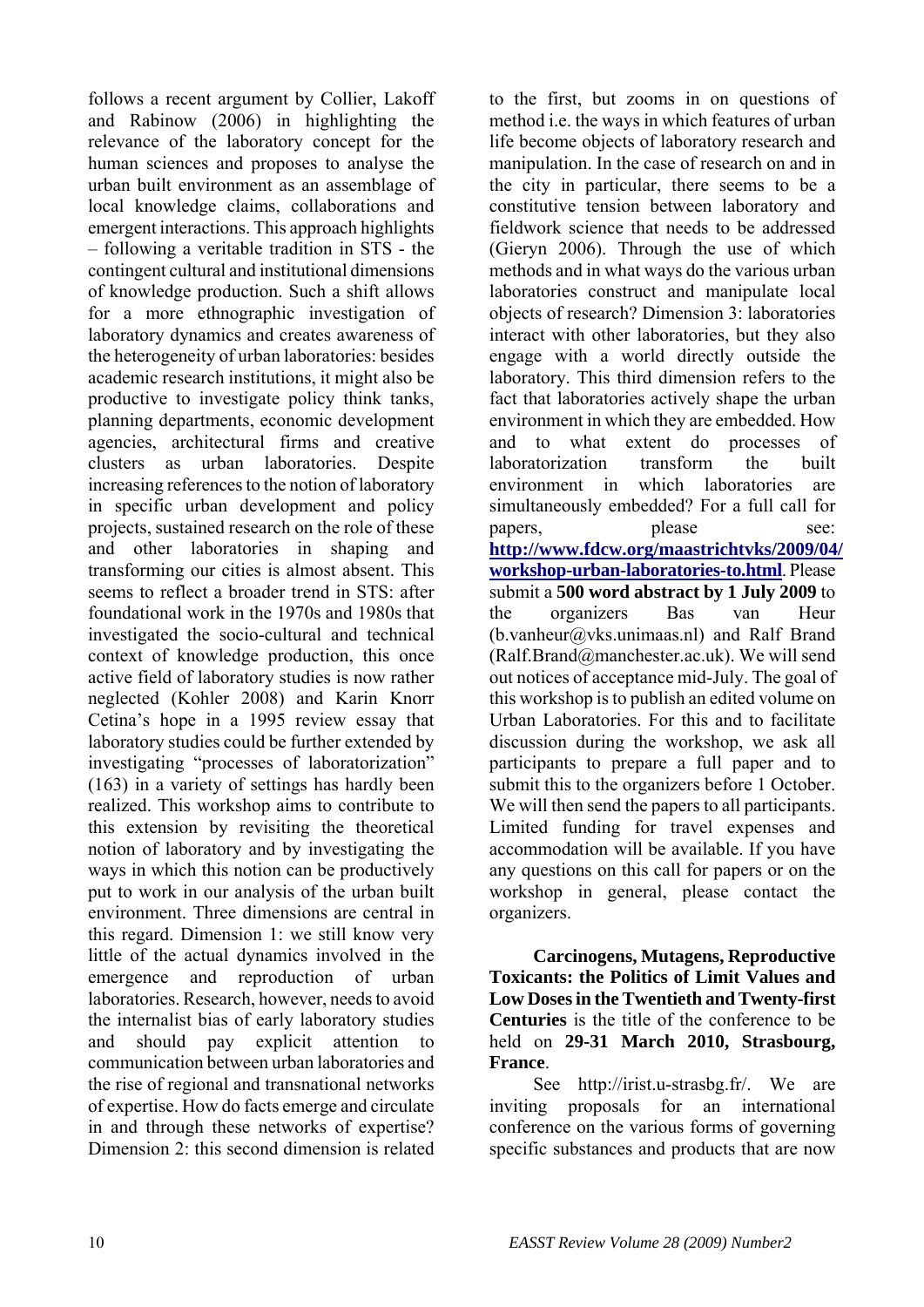classified as Carcinogenic, Mutagenic or toxic to Reproduction (CMR for short). This conference will draw together scholars from different backgrounds - history, sociology, political science, anthropology, law, etc. - and will be held from the 29 to the 31 March 2010 in Strasbourg, France. The conference will be organised in a workshop format with precirculated papers. Each paper will be introduced and discussed by a commentator. We plan to move quickly to an edited publication. **Proposals for papers** should be sent to Soraya Boudia and Nathalie Jas, the conference organisers, **no later than the 26 june 2009**. They should contain an abstract of at least five hundred words and a short curriculum vitae. The list of accepted proposals will be available from 10 July 2009 and the accepted participants will be expected to submit a full manuscript version of their paper by 15 January 2010 at the latest. Funds will be available for accepted participants to cover food, accommodation, and travel expenses. Soraya Boudia: soraya.boudia@unistra.fr. Nathalie Jas: jas@ivry.inra.fr. Address: Soraya Boudia, Université de Strasbourg - IRIST, 7 rue de l'Université, 67000 Strasbourg, France.

**"New Grounds: Ecocriticism, Globalization and Cultural Memory"** is the title of the conference to be held on **13–15 January 2010 at Radboud University, Nijmegen** (the Netherlands). The conference organizers have issued a call for papers. See **<http://www.ru.nl/hlcs/newgrounds/>**. The first conference on ecocriticism in the Netherlands aims to bring together scholars from different ecocritical networks and countries to explore recent themes in ecocriticism. After its initial focus on the local and the regional, ecocriticism is now facing challenges posed by globalization, as explored in for instance Ursula Heise's Sense of Place, Sense of Planet (2008). Also, ecocriticism is still coming to terms with postmodernism and its implications, while interdisciplinary approaches to ecocriticism from the point of view of evolutionary psychology, cultural memory and biosemiotics are gaining ground. "New Grounds" will serve as a platform and forum for developments in ecocriticism, offering the possibility for interaction and an exploration of a variety of ecocritical themes in order to further define and broaden the ecocritical field. Organized in association with ASLE-UK and EASLCE, this international conference aims to bring together scholars working in the fields of literature, drama, the visual arts, film and music. Responses to postmodern theory, globalization and cultural memory are particularly encouraged. Also, the conference aims to explore (European) ecocriticism to date, in particular during the plenary panel which features panellists working on ecocriticism in a number of European countries. Topics can include but are not limited to: Post-modern – post-nature?; The local and the global; The future of ecocritical theory; Ecocriticism and the visual arts; Postcolonial ecologies; Animal studies; Figures of memory of nature; Cultural memory; Eco-cosmopolitanism; Place and space; Apocalypse; and The nature of cities. Confirmed plenary speakers: Greg Garrard, Catrin Gersdorf, Serenella Iovino and Richard Kerridge. A selection of papers will be published in a special issue on ecocriticism of English Studies. Please send **proposals of 250 words for 20-minute papers by 1 September 2009** to: Astrid Bracke (a.bracke (a) let.ru.nl) and Marguérite Corporaal (m.corporaal@let.ru.nl).

**"Modeling Spaces - Modifying Societies"** is the title of the conference organized by the graduate program Topology of Technology of the Darmstadt University of Technology. It is to be held at the Fraunhofer IGD, **Darmstadt, Germany, 7 - 9 October, 2009**. Phenomena recognized as spatial arrangements are complex - thus we need tools to cope with them. Models can serve as tools for researchers and practitioners alike. There are two distinct yet interwoven aspects of models, both of which will be addressed by this conference: models as analytical devices and models as a reference for intervention. Models and other forms of abstract representations are generated to organize findings and to simulate options. In decision-making processes models have an enormous impact in that they provide guidelines for implementations as well as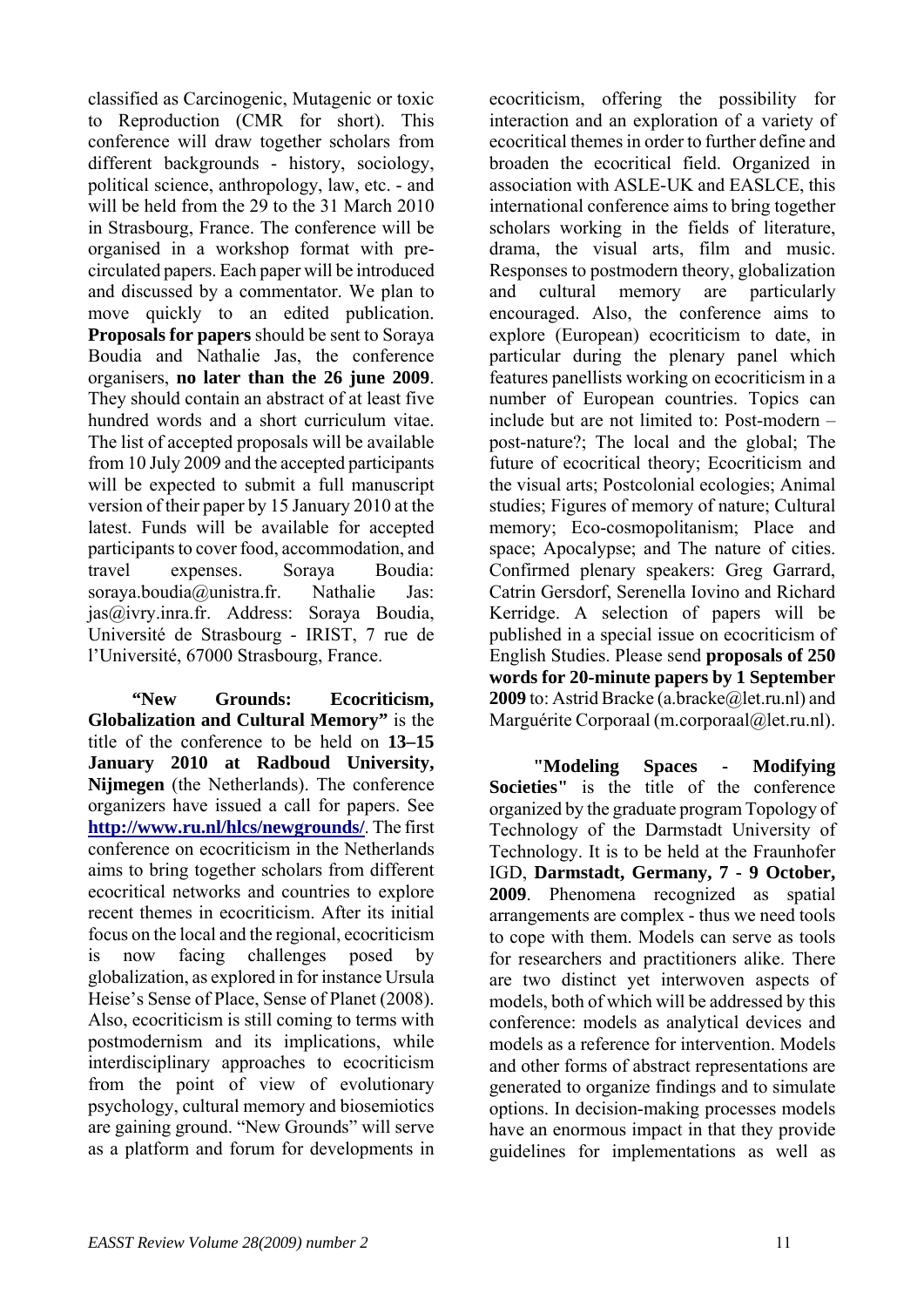legitimation in situations of conflict, even though they are also increasingly understood as constructions. Out of the great variety of spatial phenomena, climatology is a good example to show how models are constructed and affect society. They are used to analyze spatial patterns theoretically as well as to legitimize intervention in the political sphere. Global climate models are approximations of complex physical processes and enable researchers to simulate the climate system. The General Circulation Model allows predictions of various scenarios. Such scientifically-based statements simplified the implementation of the Kyoto Protocol. They increased public awareness and led to a growing market for renewable energy. Similarly, the case of modernist urban planning highlights how the analysis of problems was recast in plans for action. Population densities and the variety of space usages in the industrializing cities were perceived as the root of various social deficiencies. Subsequently, abstract models based on the ideals of dispersion and the separation of functions shaped cities throughout the latter half of the 20th century. Both examples show that the status of models depends significantly on the contexts in which they are developed and employed. First, the nature of any model is determined by the goal to be achieved; modeling is always designed to serve a particular aim and can take on many forms. Still, the applicability of models is related to the specific conditions under which they are designed, proposed and tested - therefore, the transfer of a model from one area to another is not always justified. And, furthermore, the way in which models are perceived often endows them with considerable normative power. Is it perhaps the case that model-building in research and society are deeply problematic in that such abstractions may develop into selffulfilling prophecies? Moreover, models govern planning and simulation, processes which are in many ways interwoven with model-building. Hence, models do not only provide systematized information, but are also explicitly directed at the future. While it is beyond doubt that models create instrumental knowledge, the distinctive spatial dimension of models is open

to discussion. Are there specific ways of modeling three-dimensional spaces, for example particular forms of visualization? Do spatial arrangements offer specific kinds of information for analysis and intervention - as is probably the case in logistics and architecture? Is a model more forceful if it refers to certain localities, because attachment to place gives rise to a feeling of involvement or concern - as in the rapidly growing interest in Geographical Information Systems (GIS)? Or is the spatial distribution of researchers and practitioners themselves an issue that reflects on model building. This conference aims to increase our understanding of the power and limitations of models, their construction and effects in the sciences and in fields of practice. It provides a forum for the discussion of qualitative and quantitative models composed of verbal propositions, numerical abstractions, and visualizations. Of particular interest are issues that cut across established scientific disciplines and analyze the boundaries between science technology, society, and politics. A preliminary list of subject areas comprises: architecture and social work; urban planning and policies; system sciences and management; the history and future of infrastructures; sustainability science and resources management; climate science and emission regulations; geography (incl. GIS and GPS and their commercial application); behavioral sciences and human health; and philosophy, ethics and spatial order. The conference explicitly aims at bringing scientists and practitioners from outside the academy together. To simplify discussion and the exchange of information and experience, plenary speeches will be complemented by smaller workshop-like sessions. Keynote speeches will be held by: Paul N. Edwards (University of Michigan): "Versions of the Atmosphere: Climate Models, Data Models, Global Space and Time". Amy Hillier (University of Pennsylvania): "Mapping Social Patterns: The Making and Unmaking of Inequality". Roland Scholz (ETH Zürich): "Transdisciplinarity, System Sciences, and Prospective Modeling in Regional Transformation. Oskar von Stryk (TU Darmstadt): "Models and Simulation in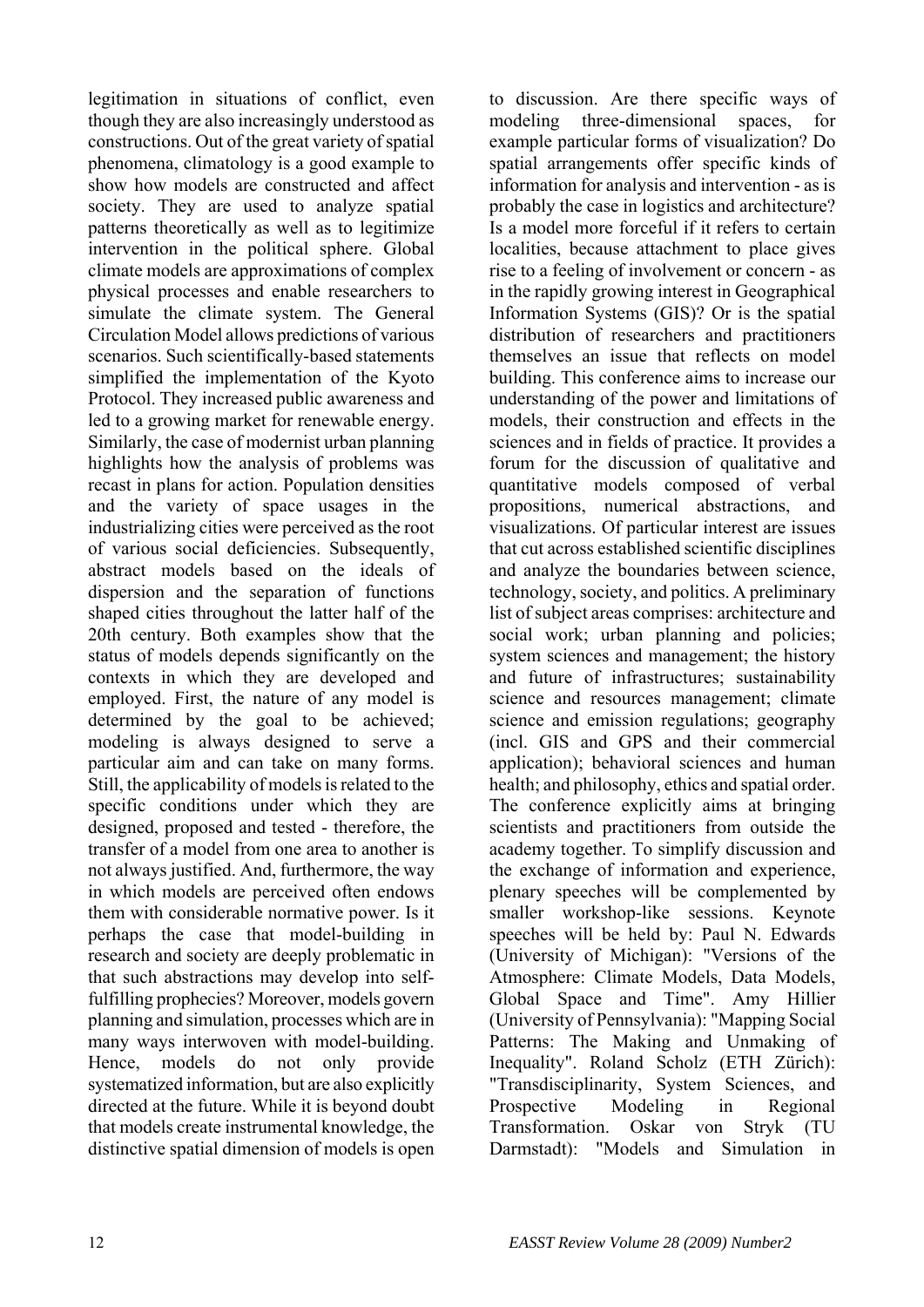Engineering: Dynamics of Motion and Robot Intelligence". The conference is organized by the graduate program Topology of Technology of Darmstadt University of Technology and is financed by the German Research Foundation (DFG). The interdisciplinary graduate program focuses on the interdependencies of technology and space. The conference will take place at the Fraunhofer IGD, Darmstadt,

Germany, 7 - 9 October, 2009. Darmstadt is situated 30 kilometers south of Frankfurt am Main. We invite proposals that include an abstract of no more than 2,000 characters and a brief CV. **Deadline for submission is May 31, 2009**. Proposals should be submitted to the conference website at www.modelingspaces.com. Applicants can expect approval by July 15. The final program will be advertised in the second half of July. Accommodation will be provided for accepted presenters and their traveling costs will be covered up to 150€ for participants from Germany,  $300 \in$  for participants from within Europe and 600€ for international participants. The conference fee amounts to  $130 $\epsilon$$ (applications for a fee waiver may be filed). For further information please visit our website at: **[www.modelingspaces.com](http://www.modelingspaces.com/)**.

The **Society for the Social History of Medicine** invites submissions for its 2010 Conference **'Knowledge, Ethics and Representations of Medicine and Health: Historical Perspectives'**, to be held at **Durham and Newcastle (UK), 8-11 July 2010**, organised by the Northern Centre for the History of Medicine (NCHM). The deadline for proposals: 1 November 2009. The organisers welcome proposals for 20-minute papers under the theme 'Knowledge, Ethics and Representations of Medicine and Health: Historical Perspectives'. We particularly encourage papers addressing questions such as: What processes have generated knowledge

about the body, illness and health that has become authoritative in different societies? How have claims of medical expertise been justified vis à vis claims from other domains of social and cultural authority such as religion and law? What did it mean for medical practitioners in different cultural and social contexts to claim to be ethical as well as knowledgeable? How did they present themselves to the public? What kind of material, visual and textual representations of body, mind, health and disease have gained 'defining power' exerting influence on medical practice and research until today? Submissions covering all periods (from Antiquity to the 21st Century) and all regions of the world are welcome. In addition to individual papers, we seek proposals for panel sessions (with 3 papers), as well as suggestions for suitable chairpersons. Abstracts of up to 250 words should include the title of the paper, information concerning the research question examined, the sources used and preliminary results. Please also include on the abstract your contact details (name, affiliation, e-mailaddress). All papers are to represent original work not already published. **Please send your proposal by 1 November 2009** to the NCHM (Email: conference@nchm.ac.uk). Decisions on papers will be made by January 2010. Organising Committee: Philip van der Eijk (Newcastle University), Holger Maehle (Durham University), Cathy McClive (Durham University), Diana Paton (Newcastle University), Thomas Rütten (Newcastle University), and Lutz Sauerteig (Durham University). For more information on the SSHM please see www.sshm.org. For more information on the NCHM, a collaboration of historians of medicine from Durham and Newcastle universities, please see **[www.nchm.ac.uk](http://www.nchm.ac.uk/)**.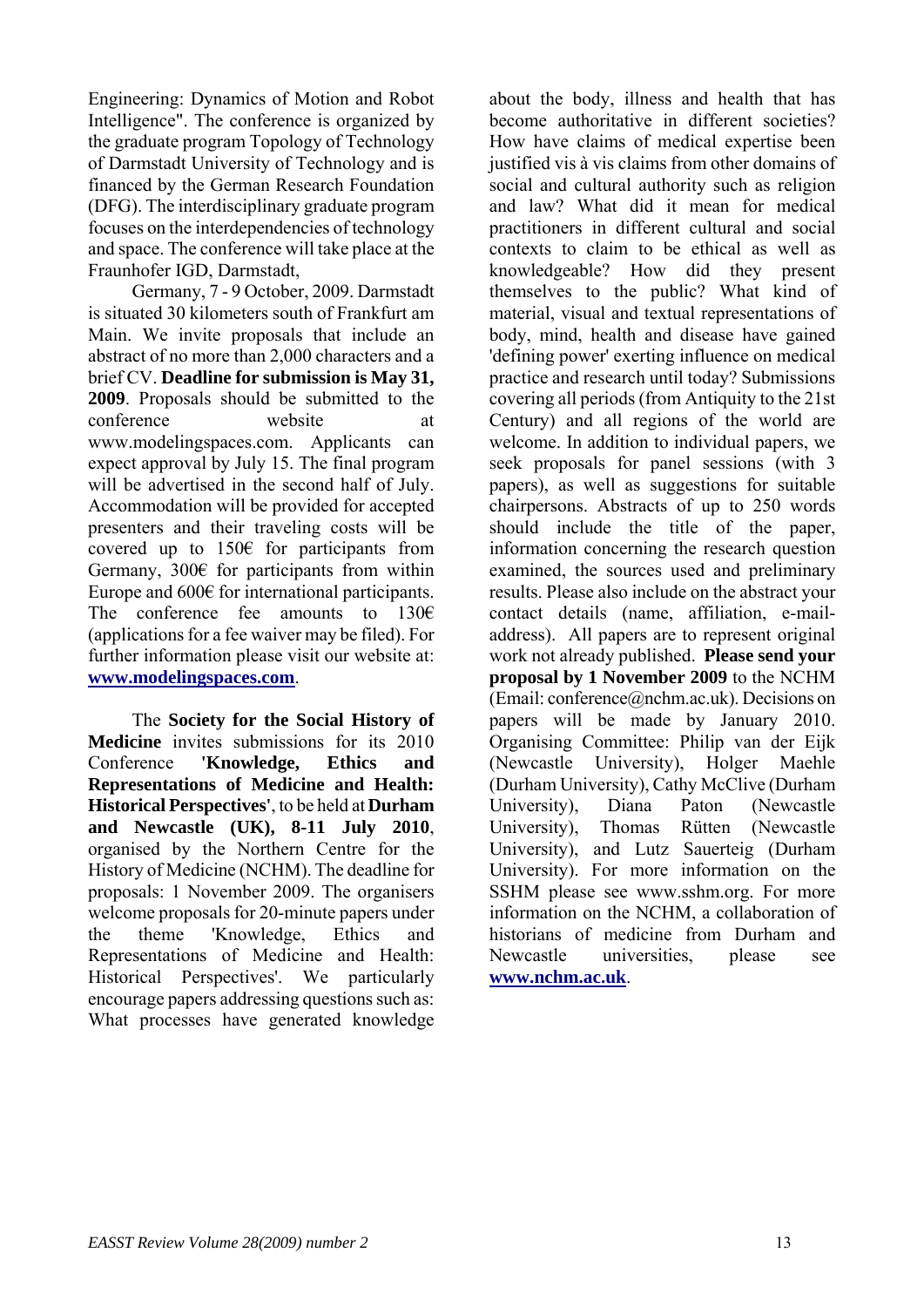# Opportunities available

**The Department of Science Studies, Aarhus University, Denmark** (http://www.ivs.au.dk) invites applications for a permanent position as **Associate Professor in the history and philosophy of mathematics and computer science** beginning January 1, 2010. The Department of Science Studies forms part of the Faculty of Science, and is responsible for research and education in history and philosophy of science. The Department seeks a historian or philosopher of mathematics and/or computer science with significant publications and research interest within the fields of history and philosophy of mathematics and computer science broadly conceived. The requirements for a successful application are an strong record of research and teaching within history and/or philosophy of mathematics and computer science, and the ability to teach in English or Danish. Experience with academic administration and fund raising is desirable. Duties will include instruction at the undergraduate and postgraduate level within the fields of history and philosophy of mathematics and computer science, preferably including mandatory courses in philosophy of mathematics and computer science for undergraduate students in mathematics and computer science. The Department offers courses in philosophy of science for all science programmes. All courses are based on extensive use of historical and contemporary cases, and faculty members from the Department collaborate on developing the course format. The new Associate Professor is expected to participate actively in the strategic development of the departments research focus on studies of contemporary science. The Department is interested in developing new teaching initiatives in science studies. The successful candidate will be expected to participate in all aspects of the Department's activities and to be present on a daily basis. Applications must be in English and include a curriculum vitae, a complete list of publications, a statement of future research plans and information about research activities,

teaching qualifications and management experience, all in 4 copies (see **[http://www.nat.au.dk/default.asp?id=7842&l](http://www.nat.au.dk/default.asp?id=7842&la=UK) [a=UK](http://www.nat.au.dk/default.asp?id=7842&la=UK)** for the recommended level of detail). If the applicant wants other material to be considered in the evaluation (publications and other documentation of research and teaching qualifications, as well as management experience) such material must be clearly specified and must either be enclosed in hardcopy (3 copies) or must be available electronically. The Faculty refers to the Ministerial Order No. 92 of 15.02.2008 (**[http://science.au.dk/default.asp?id=7839&la](http://science.au.dk/default.asp?id=7839&la=UK) [=UK](http://science.au.dk/default.asp?id=7839&la=UK)**) on the appointment of teaching and research staff at the universities under the Ministry of Science, Technology and Innovation. Salary depends on seniority as agreed between the Danish Ministry of Finance and the Confederation of Professional Unions. Applications should be addressed to The Faculty of Science, Aarhus University, Ny Munkegade, Building 1520, DK-8000 Aarhus C, Denmark, and marked 212/5-292. The **deadline for receipt of all applications is July 1, 2009, at 12,00 noon**. For more information please contact the head of the department Keld Nielsen, Department of Science Studies, Building 1110, CF Moellers Alle, DK-8000 Aarhus C., Denmark; phone +45 8942 3540; email: keld.nielsen@ivs.au.dk, or vice head of department Hanne Andersen, phone +45 8942 3514; e-mail: hanne.andersen@ivs.au.dk. Aarhus University offers a good and inspiring education and research environment for 35,000 students and 8,500 members of staff, who produce academic results of a high international standard. The budgeted turnover for 2009 amounts to EUR 700 million. The university's strategy and development contract are available at **[www.au.dk](http://www.au.dk/)**.

**The University of Ottawa** is seeking applications for the position of **Director, Institute for Science, Society and Policy**  (ISSP). The University recently approved the creation of the ISSP, an interdisciplinary unit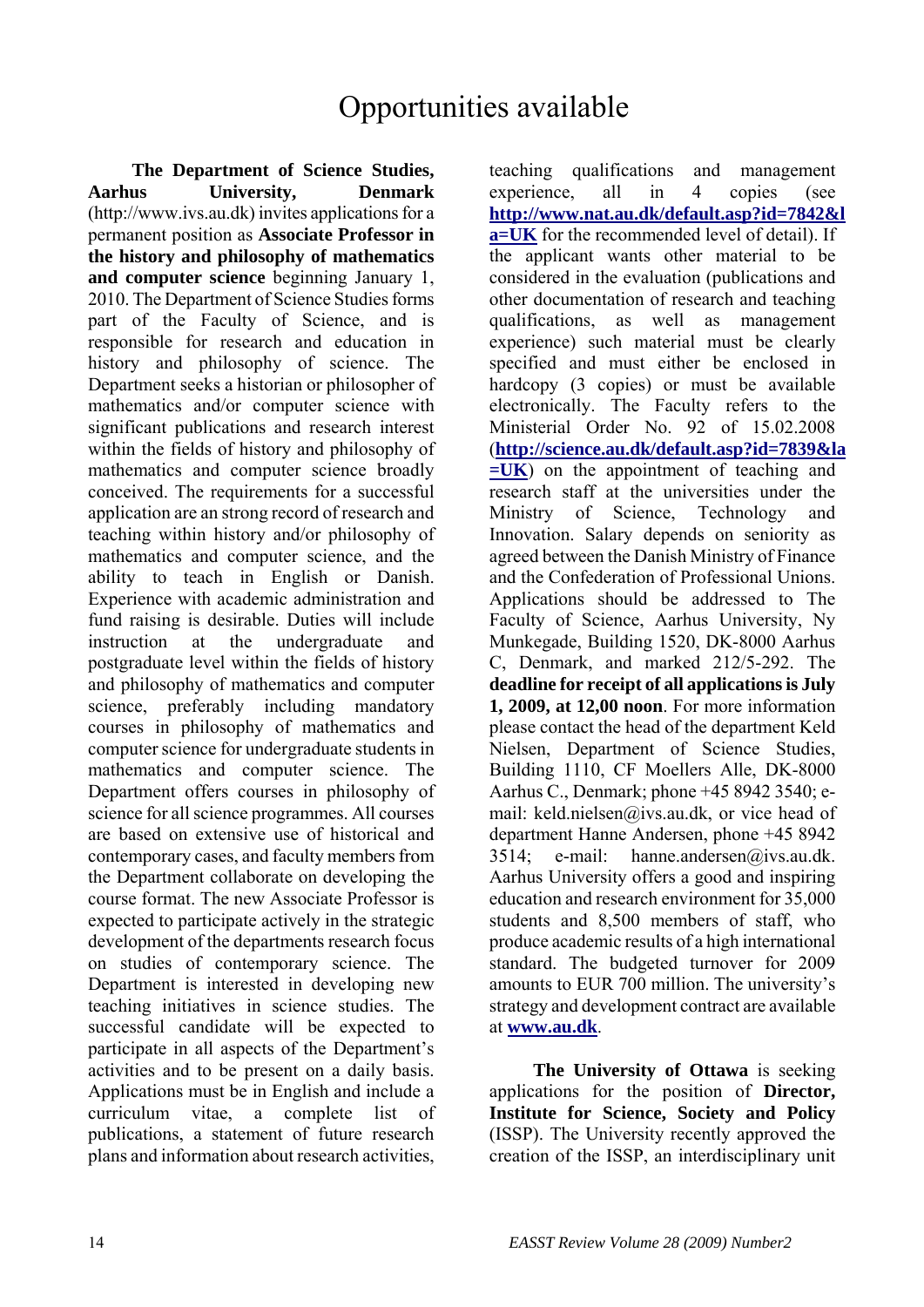which aims to be Canada's leader in understanding and addressing the interplay of science, technology and society through cutting-edge interdisciplinary research, teaching and knowledge transfer. The University's bilingual and cosmopolitan character, and its proximity and access to decision makers in government, non-governmental organizations and the private sector will give the new Institute a strategic advantage in helping shape policy linked to science and technology at the national and international level. The new Director will also join of a vibrant community of scholars from several faculties who are currently conducting research on various issues of science, technology and society. This position presents a unique opportunity to position the ISSP as a geographical and virtual hub that will connect scholars and students across Canada and around the world. The ideal candidate must be a builder capable of designing and developing the Institute's strategic and financial planning, while fostering a strong and dynamic research program through the creation and maintenance of networks of researchers and research partnerships. Institutes at the University of Ottawa also have a teaching mandate, so the Director will be expected to develop an interdisciplinary graduate program. Terms and Qualifications: Applicants should be outstanding scholars of established reputation with expertise in the field of science, technology and policy, who have also demonstrated strong leadership and management skills. The successful candidate will be appointed in a tenure-track position in the Faculty of Arts, where the ISSP will be located. The salary and academic rank will be determined by the candidate's qualifications and experience in accordance with the collective agreement. The University of Ottawa is justly proud of its 160-year tradition of bilingualism. Through its Official Languages and Bilingualism Institute, the University provides training to staff members and to their spouses in their second official language. At the time of tenure, the Director will be expected to have the ability to function in a bilingual setting. Applications: Interested candidates should send their application, curriculum vitae

and the names of three referees (preferably electronically) to:

Professor Ruby Heap, Chair of the Selection Committee, c/o Office of the Vice-Rector, Research, Tabaret Hall, Room 246, 550 Cumberland Street, University of Ottawa, Ottawa, ON K1N 6N5. Inquiries may be directed to Professor Heap at rheap@uottawa.ca. **Deadline: The Committee will begin to consider candidates in June 2009 and will continue this process until the position is filled**. The preferred starting date is January 1, 2010. All qualified candidates are encouraged to apply; however, Canadians and permanent residents will be given priority. Equity is a University of Ottawa policy; women, aboriginal peoples, members of visible minorities and persons with disabilities are encouraged to apply.

A position as **Assistant Professor in Governance of Science and Innovation** has been announced by the **University of Twente**, the Netherlands. politics and society. Studies conducted within STəPS link analytical and normative perspectives, and consider not only technological innovations but also innovations in governance. Science and innovation are both a key resource and a cause for concern for industry and policy making in modern society. The production and use of scientific knowledge and its relevance for technological and other innovations have increasingly become objects of policy making. Understanding the changing governance of science and innovation (in a broad sense) and the conceptualization of the research and innovation system are key issues for contemporary science, technology and innovation studies. Your research and teaching on science and innovation policies analyzes transformation processes of the research and innovation system, the role of governance and policy making in this transformation and the processes by which scientific knowledge contributes to policy making and innovation. Candidate's profile: You have completed a PhD thesis in Political Science, Sociology, Management Science, Public Administration, Economics, or Science and Technology Studies. In any case your academic education and your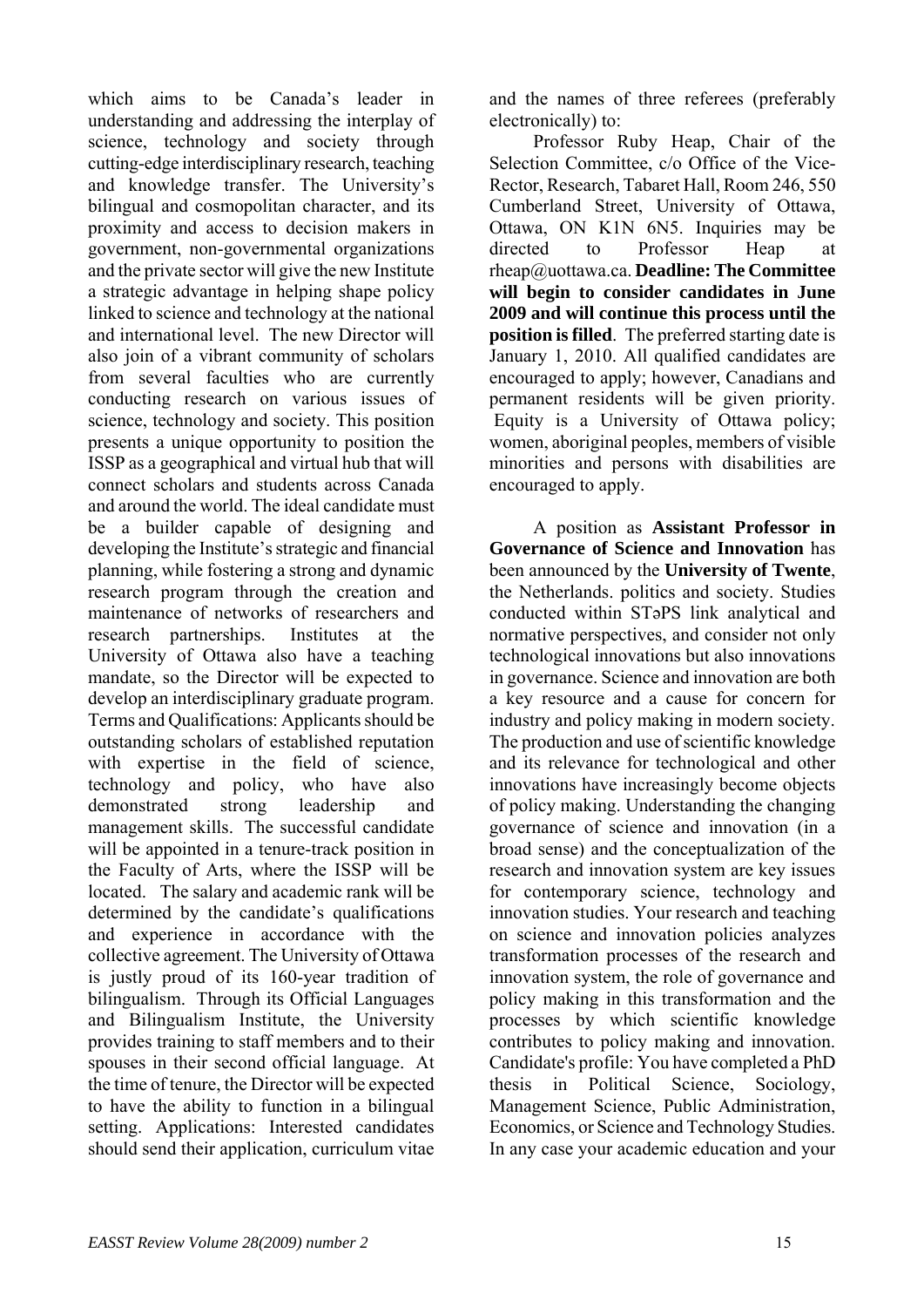research should cover the interactions between and governance of science, technology and society. You have proven experience and a strong affinity with teaching (in English and preferably also Dutch language) and research. In addition, you have experience with the acquisition and conduct of externally-funded research projects, preferably also in international networks. We offer a challenging position in an inspiring environment. The vacancy concerns a position as an Assistant Professor with a tenure-track option. You will be appointed in a fulltime position, 38 hours a week. The salary scale, depending on your experience, extends from  $\epsilon$  3195 to a maximum of € 4374 gross per month (on full-time basis), based upon the job profile of Assistant Professor, level 2 (in accordance with the Collective Labour Agreement for Dutch Universities). In due course growth to Assistant Professor, level 1 is possible. In addition, the University of Twente offers attractive fringe benefits. For more information please contact Prof. Dr. Stefan Kuhlmann (chair department ST<sub>9</sub>PS; tel. +31 53 4893353; s.kuhlmann@utwente.nl). Please send your written application including a full resume (including a list of your education, publications, research, industry and teaching experience), possibly with references, **before 15 June 2009**, to the University of Twente, School of Management and Governance, Attn: Prof. Dr. P.J.J.M. van Loon, Dean, P.O. Box 217, 7500 AE Enschede, the Netherlands, stating application number 09/101. It is also possible to send your application by email to mbsollicitaties@mb.utwente.nl. For further details relating to this position, see www.mb.utwente.nl/vacatures or **<http://www.mb.utwente.nl/steps/>**. The School of Management and Governance is a rapidly growing faculty that strives to hold a leading position in the field of business and social sciences and to do joint education and research with the technical schools of the University of Twente. The faculty focuses on management, governance, innovation, technology and entrepreneurship. In all these fields, the faculty provides bachelor, master and professional development programmes. In addition,

scientific and applied research is carried out in various settings, such as health care, tertiary education, banking, and service business industries. Research is accommodated within the university research institutes: The Institute for Governance Studies (IGS), and the Centre for Telematics and Information Technology (CTIT). The faculty has approximately 350 staff and 2,200 students. The Department of Science, Technology, and Policy Studies (STəPS) takes the assessment and governance of innovations and emerging technologies as its central theme of teaching and research.

The **University of Edinburgh** has announced an opening for **Chair in Innovation in the Life Sciences**. The University of Edinburgh is one of the world's leading locations for research and teaching in the life sciences. With strongly interdisciplinary programmes across all its Colleges (Humanities and Social Science, Medicine and Veterinary Medicine, and Science and Engineering) the University both shapes the trajectory of the new life sciences and leads public and policy debate on their future applications. We are seeking an outstanding research leader with an international reputation and exceptional knowledge (perhaps with practitioner experience) in the socio-economic study of the life sciences, innovation, regulation and policy. The successful applicant will become part of the directorate of the ESRC Centre for Social and Economic Research on Innovation in Genomics (Innogen), and will be expected to exercise leadership in research development and to consolidate the excellent collaboration between the social sciences, natural sciences and medicine and carry forward the University's reputation as world-leading in this exciting, expanding field. The salary will be on the Grade 10 scale (GB £53,650 - £90,104) and the appointment will be made from 1st December 2009 or as soon as possible thereafter. For full advert see **[www.jobs.ed.ac.uk/vacancies/index.cfm?fuse](http://www.jobs.ed.ac.uk/vacancies/index.cfm?fuseaction=vacancies.furtherdetails&vacancy_ref=3010871)**

**[action=vacancies.furtherdetails&vacancy\\_re](http://www.jobs.ed.ac.uk/vacancies/index.cfm?fuseaction=vacancies.furtherdetails&vacancy_ref=3010871) [f=3010871](http://www.jobs.ed.ac.uk/vacancies/index.cfm?fuseaction=vacancies.furtherdetails&vacancy_ref=3010871)**. For further information at Innogen visit **[www.genomicsnetwork.ac.uk/innogen](http://www.genomicsnetwork.ac.uk/innogen)**.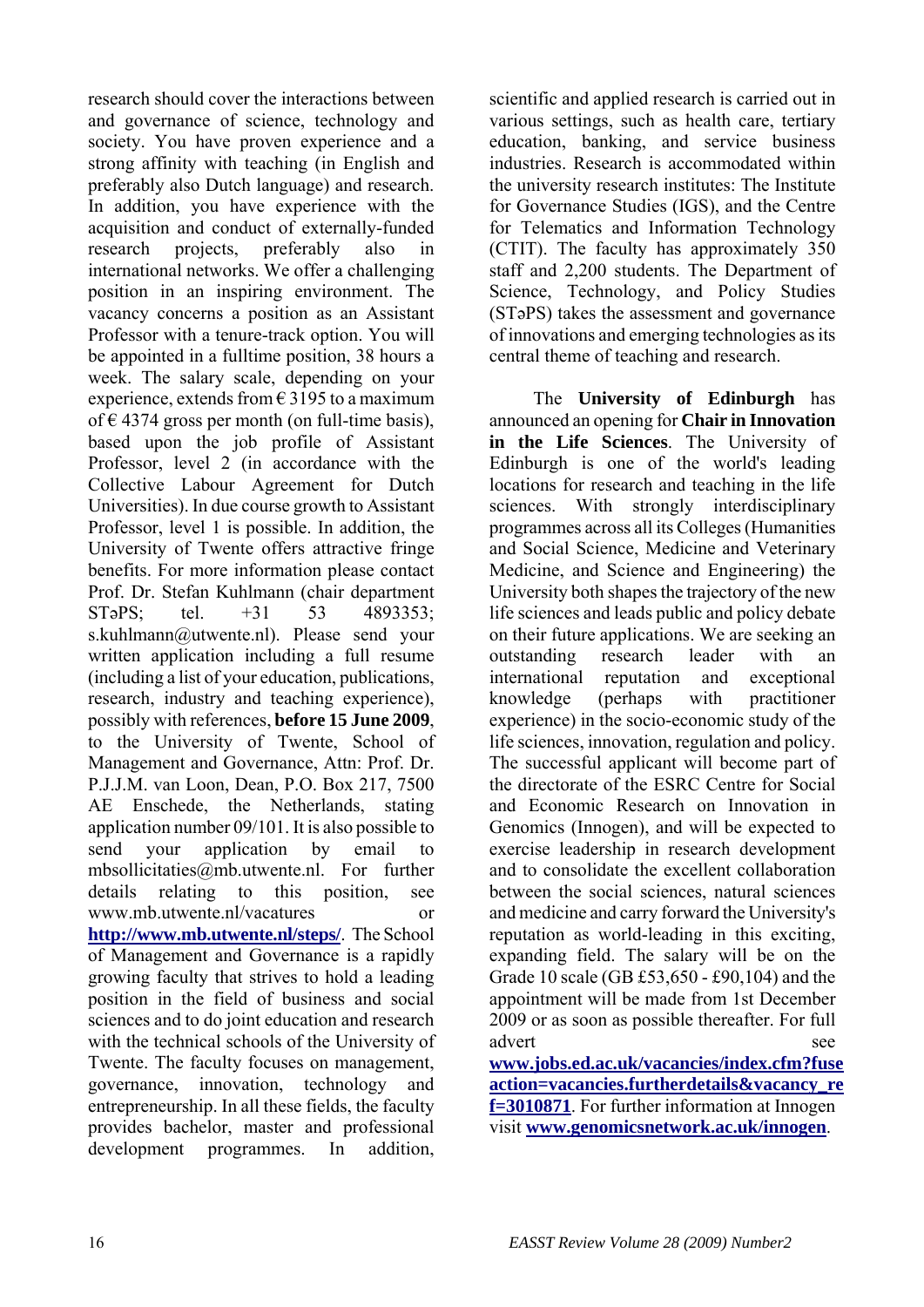**The School of Geography Human and Animal Dimensions of Biosecurity at the University of Exeter** announces an **ESRC funded PhD Studentship**. Following the award of an ESRC grant entitled Biosecurity Borderlands, a linked independent PhD studentship is available to study the human and animal dimensions of biosecurity. We are seeking to appoint a suitably qualified applicant for a doctoral studentship for three years to start in October 2009. The main project to which this studentship is attached, investigates the practices, understandings and pressures created as biosecurity is extended into the British food system and landscape. The economic and social costs associated with communicable animal diseases, particularly after recent foot and mouth, avian influenza and bluetongue outbreaks in the UK, have made biosecurity both a key policy goal and a widely used if poorly understood term. The term biosecurity is often used to suggest a sanitised landscape and a clinical approach to food and agriculture, with little patience for the untidiness of food and landscape practices that need to contend with a range of other concerns. The main project therefore explores the interfaces between biosecurity and other concerns, including workers' health and safety, food safety, security, and cultures and wildlife conservation practices. This exploration will be undertaken through ethnographic work on farms, in food safety settings and on wildlife reserves, as well as through focus groups with lay publics. The PhD will be jointly supervised by Professor Steve Hinchliffe (University of Exeter) and Dr Nick Bingham (Open University) and will develop a project that complements and/or extends the project team investigating biosecurity in the UK at Exeter and the Open Universities. The successful candidate will be expected to: engage with current theory and practice in geographies of animals, food and science; and develop an empirical investigation of international and/ or national biosecurity. You will be based in the School of Geography at the University of Exeter's Streatham Campus in Exeter, and jointly supervised by the Open University. Under the terms of the studentship scheme, you will also benefit from

opportunities to work alongside the Biosecurity Borderlands project team. To apply, you should meet the eligibility and residence requirements for an ESRC +3 PhD, and preferably have research experience using qualitative methods at postgraduate level. Applicants should have completed or be near to completing an ESRC approved social sciences training qualification at Masters level or equivalent. UK/EU level fees will be paid, together with a maintenance grant that matches the standard ESRC rate (for 2009/10 this will be £13,290). Please send a copy of your CV, with the names and addresses of three referees, plus a brief three page statement outlining how you would approach this research topic, to Laura Taylor at sogaerschooloffice@exeter.ac.uk. For further information, or informal discussion about the position, please contact one of the project supervisors: Professor Steve Hinchliffe (stephen.hinchliffe@exeter.ac.uk); or Dr Nick Bingham (n.bingham@open.ac.uk). **Closing date for completed applications is 15th June 2009**. Interviews are expected to take place in early July.

**Doctoral and Postdoctoral Positions are available on Phylogenetic Memory Project at the Research Center for Social and Economic History, Department of History, University of Zurich**, in a project entitled, History Within: The Phylogenetic Memory of Bones, Organisms, and Molecules. The **deadline for application: July 1, 2009**. At the Swiss National Science Foundation sponsored professorship of Marianne Sommer a doctoral and a postdoctoral position (100%) are available, beginning February 1, 2010. The professorship is located at the Department of History of the University of Zurich, Switzerland. The positions are granted for the duration of four years. The positions are part of the project "History Within: The Phylogenetic Memory of Bones, Organisms, and Molecules" that engages the cultural history of the historical life sciences. It analyzes the contributions that sciences such as evolutionary biology, (paleo)anthropology, primatology, and human genetics have made to cultures of remembrance since the turn to the 20th century. How do these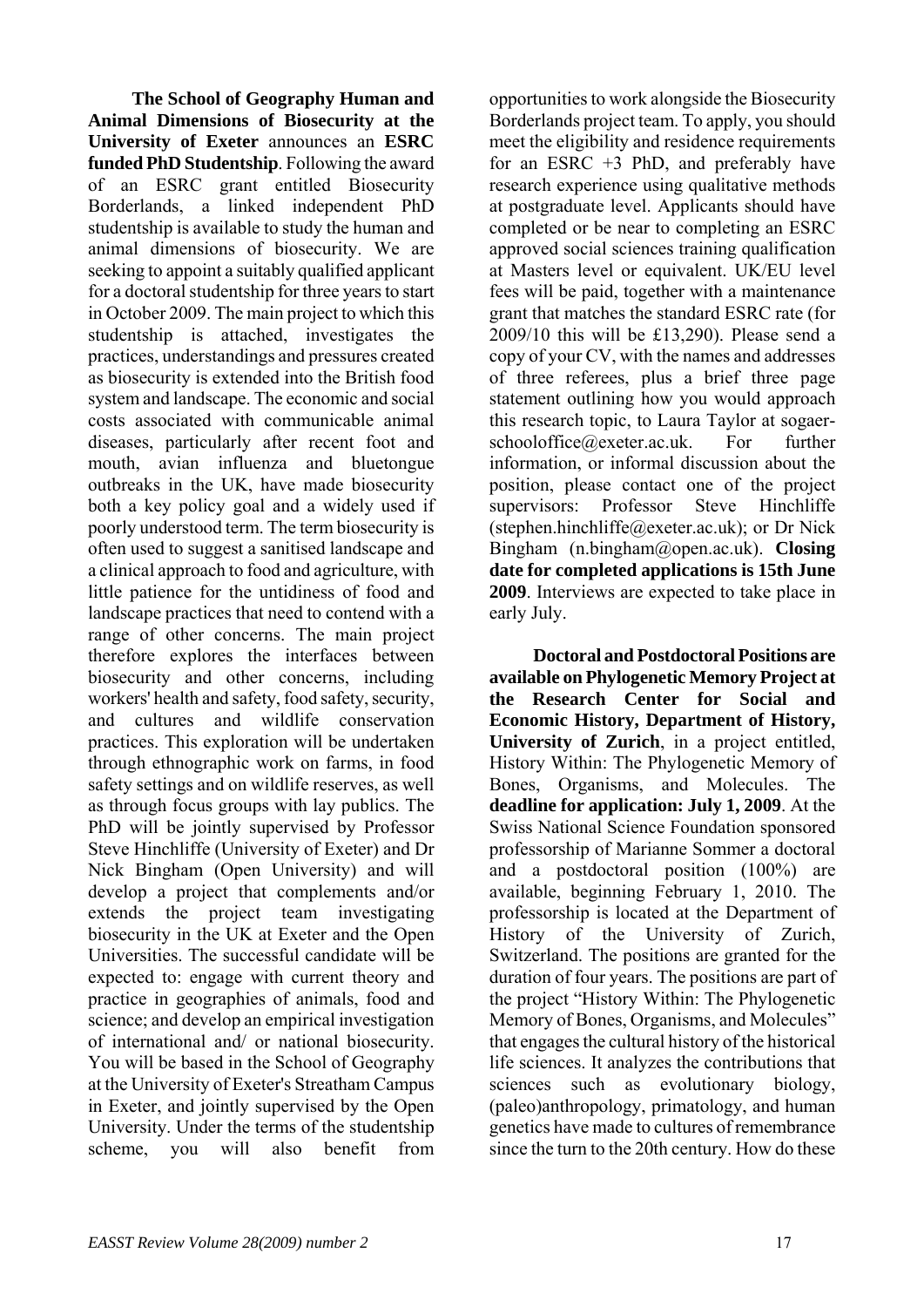sciences provide orientation, meaning, and identity through the popularization and commercialization of origin narratives and historical images? The project focuses on the reconstruction and communication of biologically founded history  $-$  the scientific theories, objects, practices, media, genres, and institutions involved –, as well as on processes of reception, such as the appropriation, translation, and rejection of scientific history by particular individuals and groups and in different media and genres. A description of the project can be downloaded at **[http://www.fsw.uzh.ch/page/mitarbeiter](http://www.fsw.uzh.ch/page/mitarbeiter-content.php?subpage=forschung&id=243&typ=L)[content.php?subpage=forschung&id=243&t](http://www.fsw.uzh.ch/page/mitarbeiter-content.php?subpage=forschung&id=243&typ=L) [yp=L](http://www.fsw.uzh.ch/page/mitarbeiter-content.php?subpage=forschung&id=243&typ=L)** .1) PhD Position (100%). The successful candidate holds a master's degree in the humanities, social or natural sciences, preferably with competences in the history of science or science studies. Fluency in either German or English (oral as well as written) is mandatory. Applications should contain a c.v., including copies of certificates. If a dissertation project already exists, a short description should be provided. 2) Postdoctoral Position (100%). The successful candidate holds a PhD in the humanities or the social sciences, preferably with a focus in the history of science or technology. Fluency in either German or English (oral as well as written) is mandatory. Applications should contain a c.v., including copies of certificates, and a short description of the project, outlining the subject, method, and aim of the planned work as well as its connections to the general theme (see above). **Applications should be submitted no later than July 1, 2009**, to: Silvia Rodriguez, Forschungsstelle für Sozial- und Wirtschaftsgeschichte der Universität Zürich, Rämistrasse 64, 8001 Zürich, Switzerland. For administrative questions, please contact Ms. Rodriguez: s.rodriguez@fsw.uzh.ch. For questions regarding content, please contact the project leader, PD Dr. Marianne Sommer: sommer@wiss.gess.ethz.ch.

Applications are invited for an **ESRC Collaborative (CASE) PhD studentship** under the supervision of Dr Simon Woods and Dr Janice McLaughlin of the **Policy Ethics and**  **Life Sciences Research Centre, School of Geography, Politics and Sociology, Newcastle University**. The studentship is £18000 (tbc) per annum for 3 years (plus home fees). The studentship will explore what boys and young men with Duchenne Muscular Dystrophy (DMD) think about participating in medical research. DMD is one of the most serious of the muscular dystrophies. It affects all ethnicities, nationalities and socioeconomic groups, although it is almost exclusive to males. Much work is being done to develop effective clinical therapies; this research requires the recruitment of affected boys to participate in clinical trials of candidate drugs. We know from other research that many parents are keen to have their children participate (Henderson 2008), however little is known about the attitudes of the boys and young men themselves. The principal objective of this studentship is to explore what frames the approach taken by boys and young men with DMD to participating in medical research. Secondary objectives: 1. Identifying the social, cultural and familial contexts that influence their attitude to participating in medical research.

2. Drawing out the key processes and interactions they engage with when considering/making a decision to enter a clinical trial (for example with family, professionals and patient groups). 3. Exploring the resources, such as patient organisations, and sources of information, such as the internet, that they draw upon when considering participating in medical research. Preference will be given to applicants who have a Masters level degree and/or relevant research experience and training. Applicants should send their CV, letter of application and the names and addresses of two referees to Tom Martin, Policy Ethics and Life Sciences Research Centre, Citywall, St James Boulevard, Newcastle Upon Tyne, NE1  $4JH$  (tom.martin@ncl.ac.uk). For further details contact Simon Woods simon.woods@ncl.ac.uk or Rob Walton rob.walton@ncl.ac.uk. Tel: 0191 222 3919. **Closing Date for Applications is Monday, June 22nd**. Interviews will be held on: Monday, July 27th. Further Information about the project can be found here: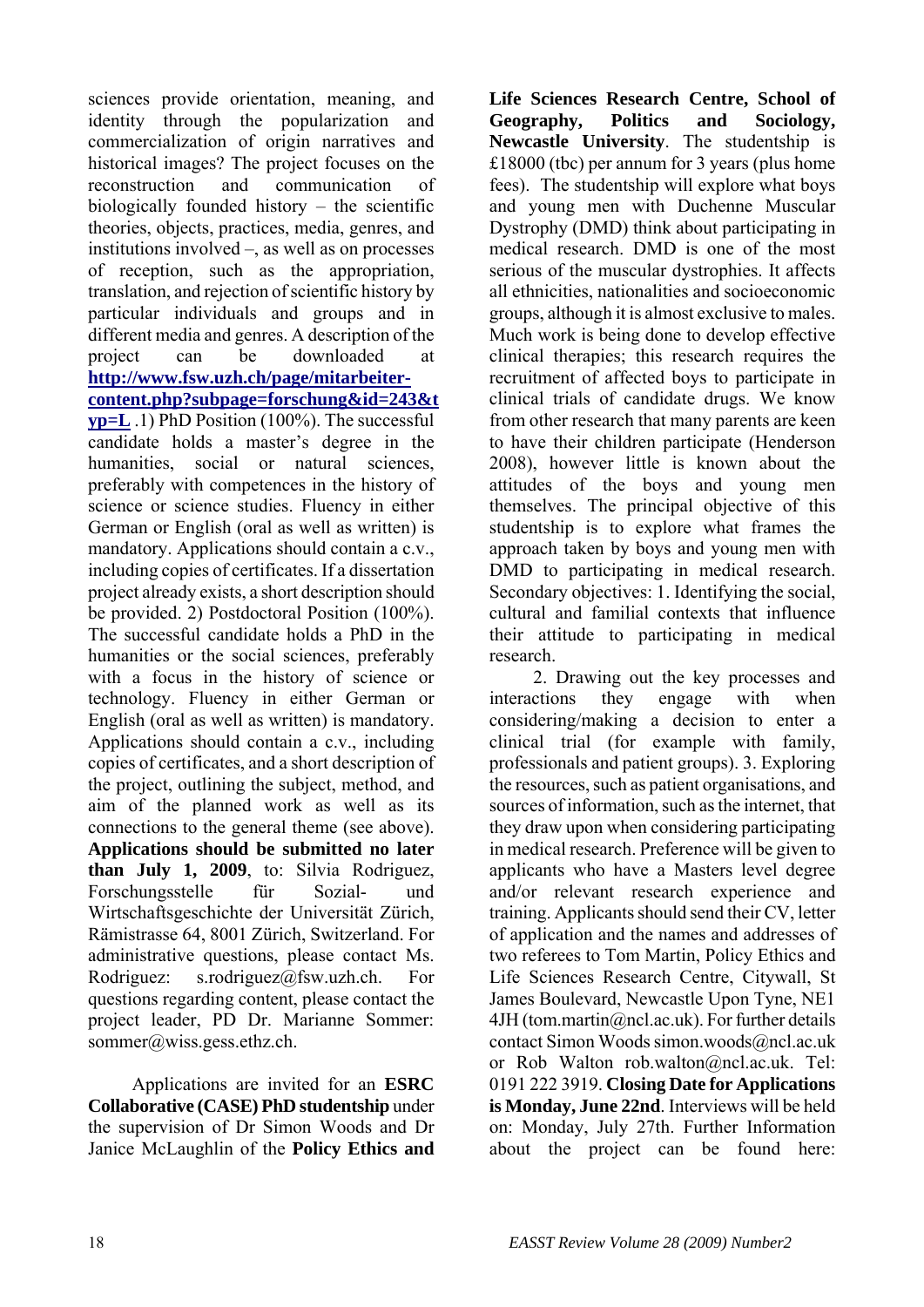**[http://www.ncl.ac.uk/peals/news/item/esrc](http://www.ncl.ac.uk/peals/news/item/esrc-collaborative-phd-studentship-applications-sought)[collaborative-phd-studentship-applications](http://www.ncl.ac.uk/peals/news/item/esrc-collaborative-phd-studentship-applications-sought)[sought](http://www.ncl.ac.uk/peals/news/item/esrc-collaborative-phd-studentship-applications-sought)**

**The NSF Center for Nanotechnology in Society (CNS) at the University of California, Santa Barbara** seeks to hire a **postdoctoral scholar** who will conduct research on the history of nanotechnology or a combination of nanotechnology and other emerging technologies (e.g. biotech, materials, energy). Applicants should possess a Ph.D. in a relevant field such as the history of science/technology or science and technology studies. Applicants should have experience in doing independent research, a record of communicating research results via publications and presentations, and be willing to participate in collaborative, interdisciplinary research while in residence at UCSB. Scholars whose work employs a transnational or comparative approach, particularly between the U.S. and the Pacific Rim or Europe, are especially encouraged to apply. Positions are full time with a salary of \$41,496-\$47,328 (plus health benefits)

depending on experience. Some research funds are available as well. Initial appointment is for one year; continuation beyond one year will be based on performance and availability of funding. When applying, prospective postdoctoral researchers should submit a full c.v., a relevant sample of published or submitted work, and a plan for research to be done while in residence at the CNS. They should also provide two letters of reference, either with their application or mailed directly to the CNS. All application materials should be sent to: Barbara Gilkes, CNS Assistant Director, University of California, Santa Barbara, CA 93106-2150, Email: bgilkes@cns.ucsb.edu, Phone: (805) 893-3995, Fax: (805) 893-7995. **The deadline for submitting applications is June 15, 2009**. We expect the person chosen to fill the position starting in the Fall of 2009 (ideally by October 1, 2009). Additional information about the position and the CNS can be found at: **<http://www.cns.ucsb.edu/education-3/>**.

## News about Education

Applications are invited from social science students with an interest in health and the social aspects of genetics for an **ESRC doctoral studentship**, involving **collaboration between SATSU and the Pharmacy Practice Research Trust** (PPRT). The thesis will explore the ways in which recent and future developments in pharmacogenetics and 'personalised medicine' will shape the occupational role of the pharmacist in the hospital, the community and the high street. Applicants will need to have Master's training background in Social Sciences and a UK or EU student status in order to receive funding. Mature students are welcome to apply. **Closing date for applications is June 8 2009**. Interviews will be held in London on June 29th. The project start date is 1st October 2009 to be completed within four years. The studentship will cover tuition fees (£3,390 p.a.)

and a maintenance allowance of £16,940 p.a. For further information and full details, contact Professor Andrew Webster, SATSU, Department of Sociology, University of York, Heslington, York, YO10 5DD, e-mail: ajw25@york.ac.uk; web-site: **<http://www.york.ac.uk/org/satsu/>**, Telephone: 01904 434740.

A **PhD Studentship** is being offered in an **ethnography of the construction site** by the **Departments of Civil and Building Engineering and Social Sciences, Loughborough University**. This is an exciting opportunity for a fully-funded 3-year PhD studentship to develop ethnographic research focused on the construction industry. There is an urgent need for scholarly research in this area that can address applied questions relating to the specificities of construction sites and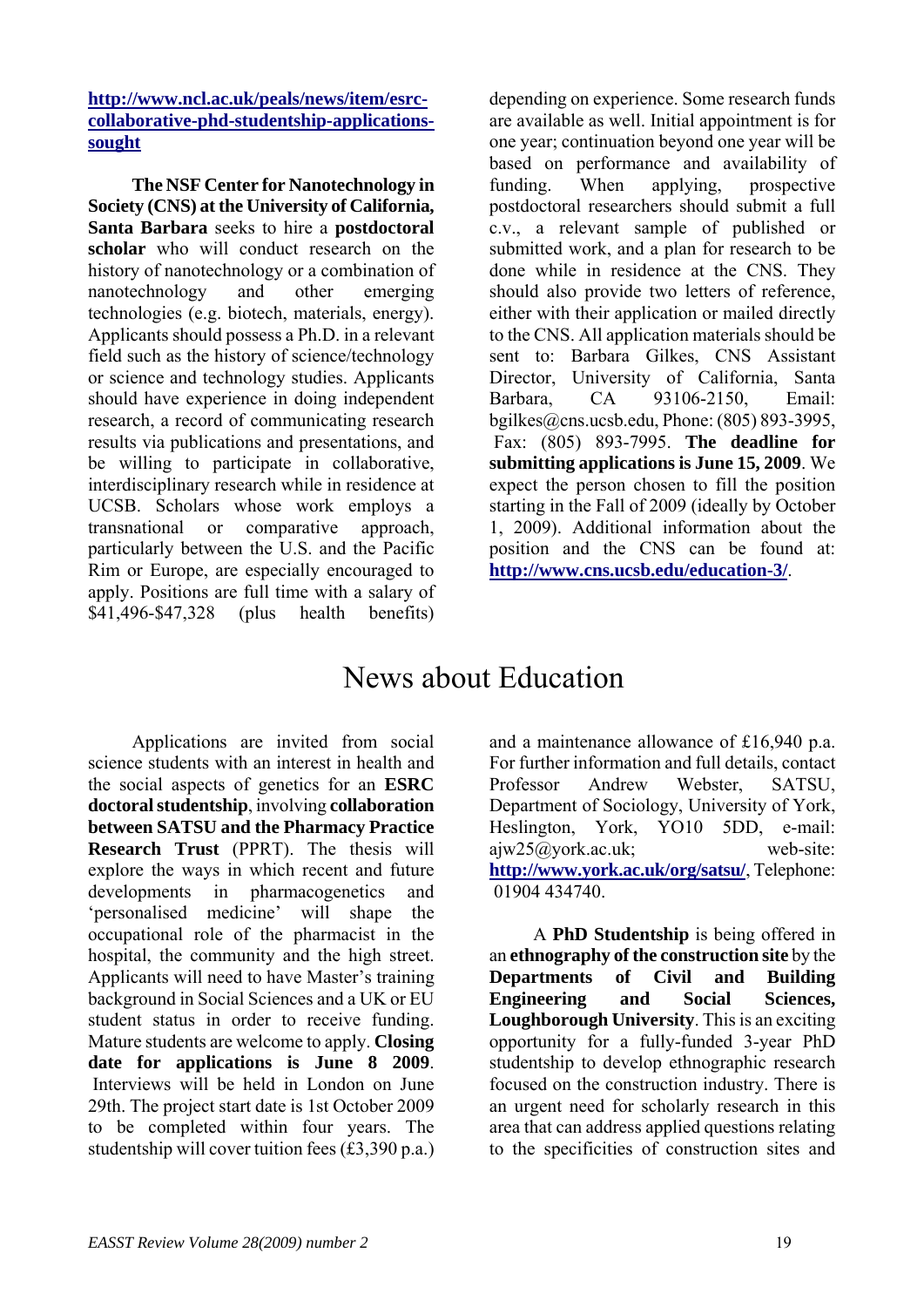engage with public debates on this theme, while also making firm theoretical and methodological academic contributions. Therefore this is an ideal position for a student researcher keen to develop a high quality contribution to anthropological/sociological literatures while being at the forefront of developments in the fields of public and applied anthropology/sociology. The construction industry offers a fascinating and under-studied context for ethnographic research. The industry has for many years been criticised for failing to meet customer needs, a poor health and safety record, inability to innovate and poor treatment of those from under represented groups – raising a whole series of questions about the social and environmental elements of construction work. Despite numerous government-backed reports and countless improvement initiatives, the industry appears entrenched in outmoded employment and working practices which have arguably held back its development and performance improvement. Despite these concerns, the dominant paradigm within engineering and construction has been to attempt to improve the performance of the sector by externalised performance improvement measures. In this context ethnographic understandings of the realities of construction sites and the practices through which they are constituted (including the use of visual and mobile media on sites) will make a new and important contribution to knowledge in this area – and are urgently needed. The aim of this research would be to develop a deeper understanding of the construction site as an arena for power relations and forms of resistance which shape industry practice and stymie attempts at change, innovation and performance improvement. The aim here is to adopt a flexible and responsive approach which uncovers something about construction site socialities, human-materialtechnological relations and the dynamics of networks of temporal relations which define working within the sector. Given the many directions that this PhD research could take and the trans-disciplinary nature of the research supervisory team, this studentship would suit a graduate from a social sciences discipline with

an interest in applied ethnography and a willingness to work in the field for prolonged periods. Applicants should have achieved (or expect to achieve) a 2:1 degree or ideally should possess a masters degree in a relevant discipline. Higher degree fees will be paid at the home/EU rate together with a full stipend at the research council rate (£13,200). Registration will commence in October 2009. For an informal discussion about this studentship please contact either Professor Andrew Dainty  $(a.r.i.daintv@lboro.ac.uk)$  in the Dept. of Civil and Building Engineering or Professor Sarah Pink (s.pink@lboro.ac.uk) in the Dept. of Social Sciences. Completed application forms should be returned to Helen Newbold, Department of Civil and Building Engineering, Loughborough University, Ashby Road, Loughborough, LE11 3TU, email h.newbold@lboro.ac.uk). A Curriculum Vitae will only be accepted if accompanied by a completed University application form. Applicants should attach an outline proposal (maximum 2 sides) outlining how they would approach this research and what areas they would be interested in focusing on. The **deadline for applications is 8 June 2009**.

There is a **PhD course** at the **School of Education, Aarhus University, Copenhagen Campus**, entitled, **Introduction to Actor-Network Theory and its application in learning research**. Interest in Actor-Network Theory has increased the recent years among students and researchers of learning and education. The aim of the course is to introduce this complex theory and methodology to the educational field. More than a general introduction to ANT the course aims at linking the vocabulary and methods specifically to the area of learning or educational research. Focus of the course will be on the craft of writing in an 'Actor-Network Theory style'. Only very few scholars have yet made the connection between education/learning and Actor-Network Theory, but this course gathers some highly inspiring scholars of the study of children, knowledge and materiality: Helen Verran (Melbourne), Alan Prout (Warwick) and Estrid Sørensen (Copenhagen). The course focuses on the relationship between learning, childhood,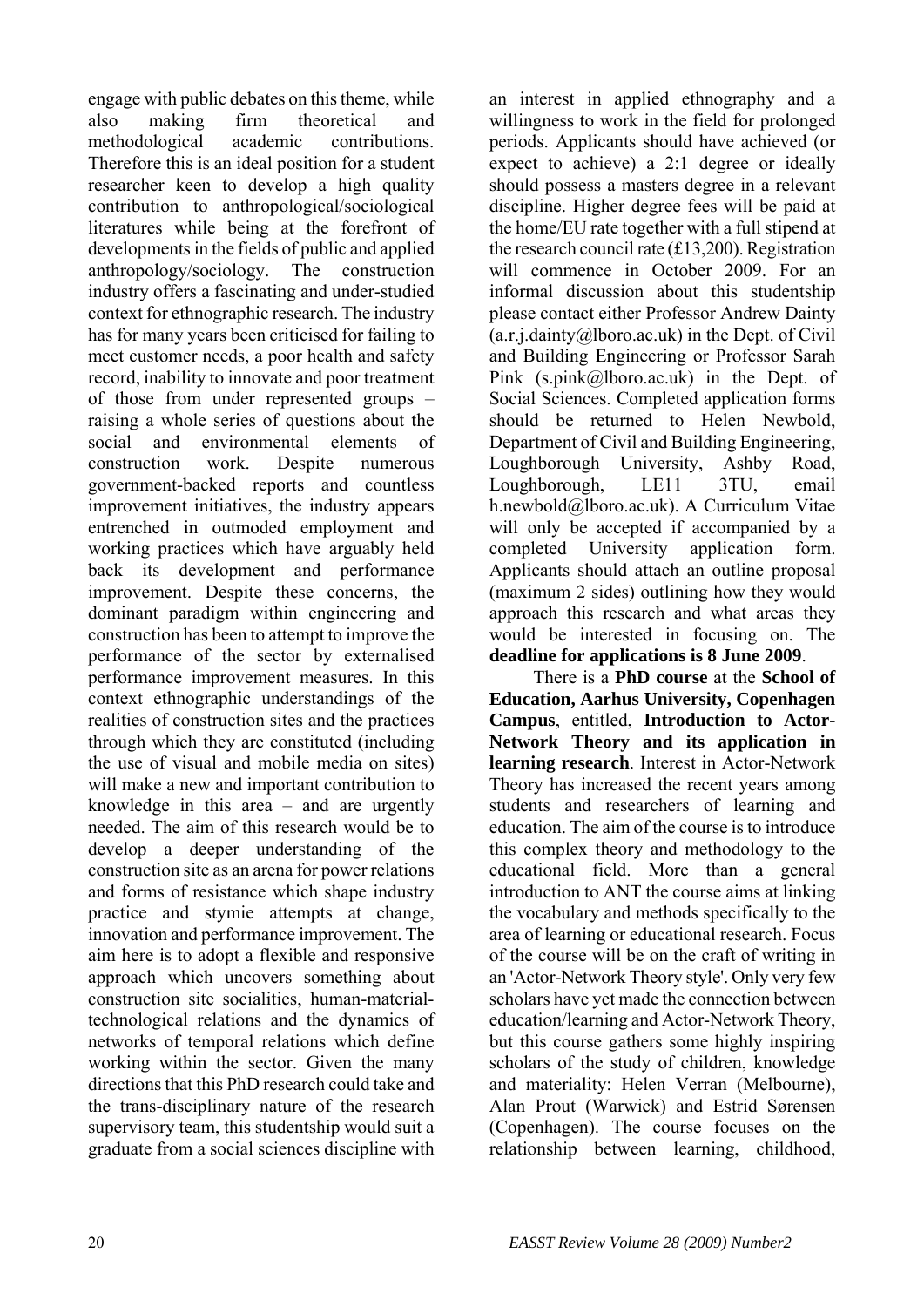knowledge and materiality, on how to investigate and represent these along with the society and culture they are part of. For details on the course, please visit the following website:

#### **[http://www.dpu.dk/site.aspx?p=6609&newsi](http://www.dpu.dk/site.aspx?p=6609&newsid1=8720) [d1=8720](http://www.dpu.dk/site.aspx?p=6609&newsid1=8720)**

There is a new **MA programme** in **Digital Anthropology** at **University College London**, and the **application deadline is 30 June 2009** See also: http://www.ucl.ac.uk/anthropology/digitalanthropology/. Digital technologies have become ubiquitous. From Facebook, YouTube and Flickr to PowerPoint, Google Earth and Second Life. Museum displays migrate to the internet, family communication in the Diaspora is dominated by new media, artists work with digital films and images. Anthropology and ethnographic research is fundamental to understanding the local consequences of these innovations, and to create theories that help us acknowledge, understand and engage with them. Today's students need to become proficient with digital technologies as research and communication tools. Through combining technical skills with appreciation of social effects, students will be trained for further research and involvement in this emergent world. This MA brings together three key components in the study of digital culture: 1. Skills training in digital technologies, including our own Digital Lab, from internet and digital film editing to e-curation and digital ethnography. 2. Anthropological theories of virtualism, materiality/immateriality and digitisation. 3. Understanding the consequences of digital culture through the ethnographic study of its social and regional impact. There is a £5,000 annual bursary specifically for this and the MA in Material and Visual Culture, as well as 3 x £1,000 bursaries for all anthropology MA programmes. All those who have submitted an application by 30 June 2009 will automatically be considered and no additional application form is necessary. The Dept. of Anthropology at UCL is the world's leading centre for the study of Material and Visual Culture. We publish The Journal of Material Culture and several relevant book series. We have nine

specialist staff in material and visual culture. We currently supervise nearly fifty PhD students specifically in this field, including many with topics in Digital Anthropology. The programme is suitable both for those with a prior degree in anthropology but also for those with degrees in neighbouring disciplines who wish to be trained in anthropological and related approaches to digital culture. There is scope for those with specialist interests to work closely with designers, curators, communication specialists as well as our own digital studio. In addition to its importance for careers such as media, design and museums, digital technology is also integral to development, theoretical and applied anthropology. For further information about this course contact d.miller@ucl.ac.uk. For making an application, note that the UCL bureaucracy may take a while to catch up with what is a new course, so in order to ensure your application is received we recommend that you download the application form from: http://www.ucl.ac.uk/prospective-

students/graduate-study/application-

admission/downloadable-applications. And send this directly to: Prof. Daniel Miller, Department of Anthropology, University College London, 14 Taviton Street, London WC1H OBW. University College London has over 3,500 research staff and 17,000 students, ranking among the top three multi-faculty research and teaching universities in the UK. Located in the heart of Bloomsbury among the unique research resources of central London, which include excellent museum facilities as well as a dense network of specialist research and higher education institutions, the College provides an outstanding research base. The Department of Anthropology combines social and biological anthropology and material culture. Members of the Department carry out research in 49 countries, edit four international journals and run five research seminar series and specialist postgraduate research groups. There are over 140 postgraduate students funded by AHRC, ESRC, NERC, MRC, London University, British Academy, Institute of Zoology, Natural History Museum, Overseas Research Studentships, staff research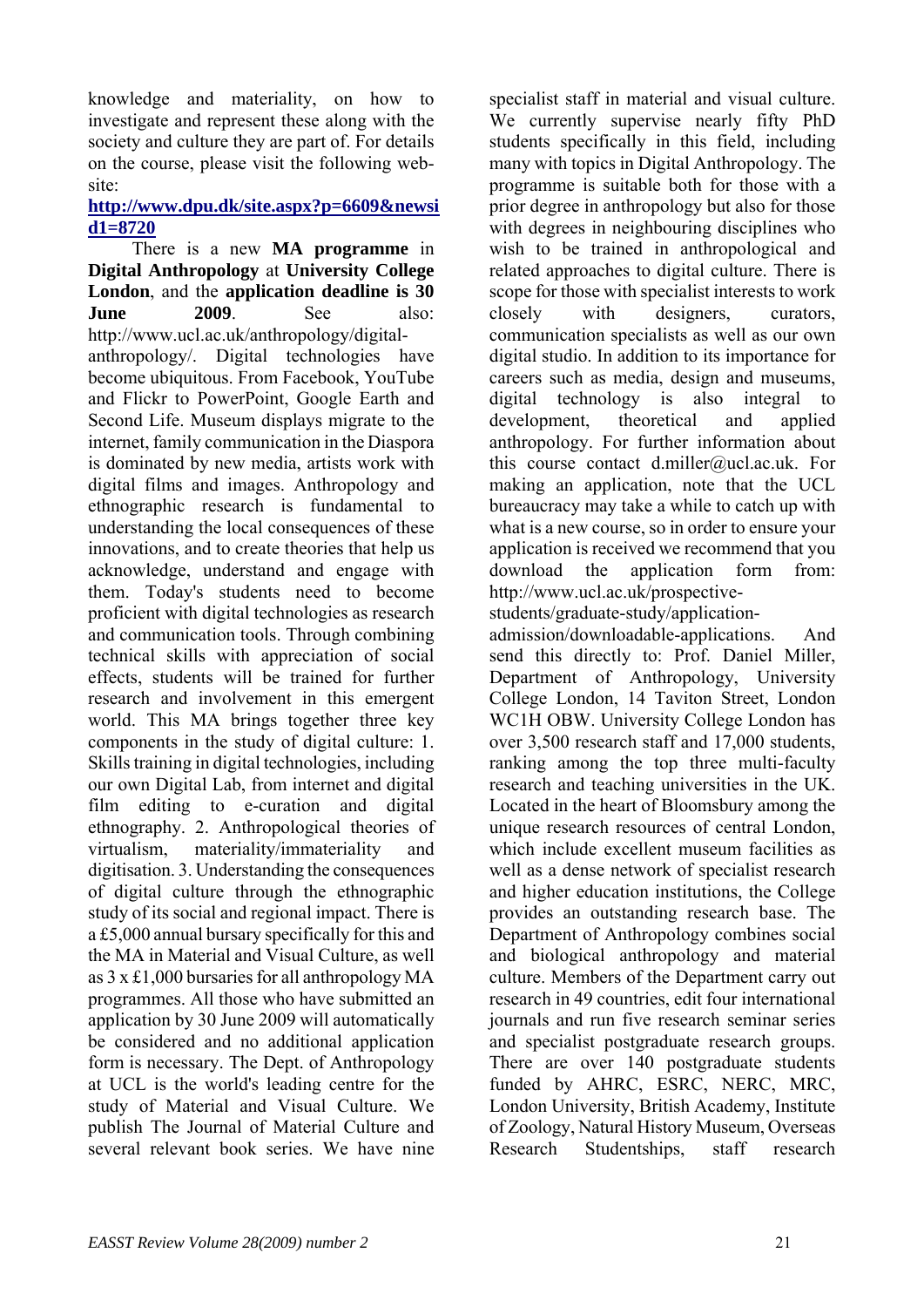programme awards, and various national governmental and international awards. UCL is thus one of the largest centres in the world for the training of PhD students in Anthropology. The Department encourages pure and theoretical research as well as providing strong links with applied and development projects. As well as holding top research standing, the Department has been rated excellent in successive teaching quality audits. There are 7 taught Masters courses and several undergraduate degrees (BSc Anthropology, BSc in Human Sciences, and Intercalated BScs in Medical Anthropology). The Department maintains a student-centred approach to teaching, with a full tutorial system for its 300 strong undergraduate population. The Material Culture section of the Department contains six members of staff and may be considered a world centre for such studies. Amongst other activities members of this group edit the Journal of Material Culture, the journal Home Cultures, and several book series and recently developed the weblog at materialworldblog.com.

In **October 2009**, the **Department of Social Studies of Science at the University of Vienna** will start a new **international master programme in Science - Technology – Society** (teaching language: English). More Information: http://sciencestudies.univie.ac.at. Contact: master.sciencestudies@univie.ac.at.

**The University of Sassari, the University of Milan and the University of Parma** organize a **one week summer school ("The Social Self") on 20-27 September** on contemporary research on philosophical and psychological models as well as neural mechanisms underlying the sense of Self shaped trouhg the intersubjective experience. The aim of the summer school is to provide a limited number of qualified students with the opportunity to attend short-courses of six hours (two hours each day), as well as main lectures of two hours (one hour talk, one hour discussion), focused on the analysis of the social roots of the Self. Research presentations and discussions sessions will allow researchers and students to share knowledge and interact.

English will be the official language. We invite on line submission by graduates and young researches who have obtained their PhD within the last five years. Candidates must complete the application form available on the summer school web site **[http://www.sei.architettura.uniss.it/summers](http://www.sei.architettura.uniss.it/summerschoolthesocialself) [choolthesocialself](http://www.sei.architettura.uniss.it/summerschoolthesocialself)**. **The deadline for submission is June 30, 2009**. Acceptance will be notified by July 15, 2009. The registration fee is 300 euro and will be paid at the act of registration. Travel and accommodation will be at the applicant expenses. The registration fee includes two social dinners and the opportunity to resort to hotels, restaurants and pubs that have an agreement with us. A list of agreed hotels will be available on the summer school web site. Alghero is located on the west cost of Sardinia Island (Italy) and is easily reachable by plane (Alghero Airport) and by boat (Porto Torres).

New **Master of European Ethnology** with a focus on Science and Technology Studies / Cultures of Knowledge. Starting Wintersemester 2009/10 at the **Department of European Ethnology, Humboldt University Berlin**.

A research-centred Masters Programme, that teaches the methodical and theoretical tools of science and technology studies and the anthropology of knowledge in order to analyse the increasing entanglement of research, technology and society:

- Intensive contact with university research and diverse fields of practice

- Hands-on experience in ethnographic research

- Embedded in Berlin's multifaceted scientific life

Further information on the Masters Programme with focus Science and

Technology Studies / Cultures of Knowledge: **[www.csal.de<http://www.csal.de>](www.csal.de%3Chttp://www.csal.de%3E)**

General information on the Masters Programme European Ethnology:

www2.hu-berlin.de/ethno/

**Deadline for applications: 15th of July 2009**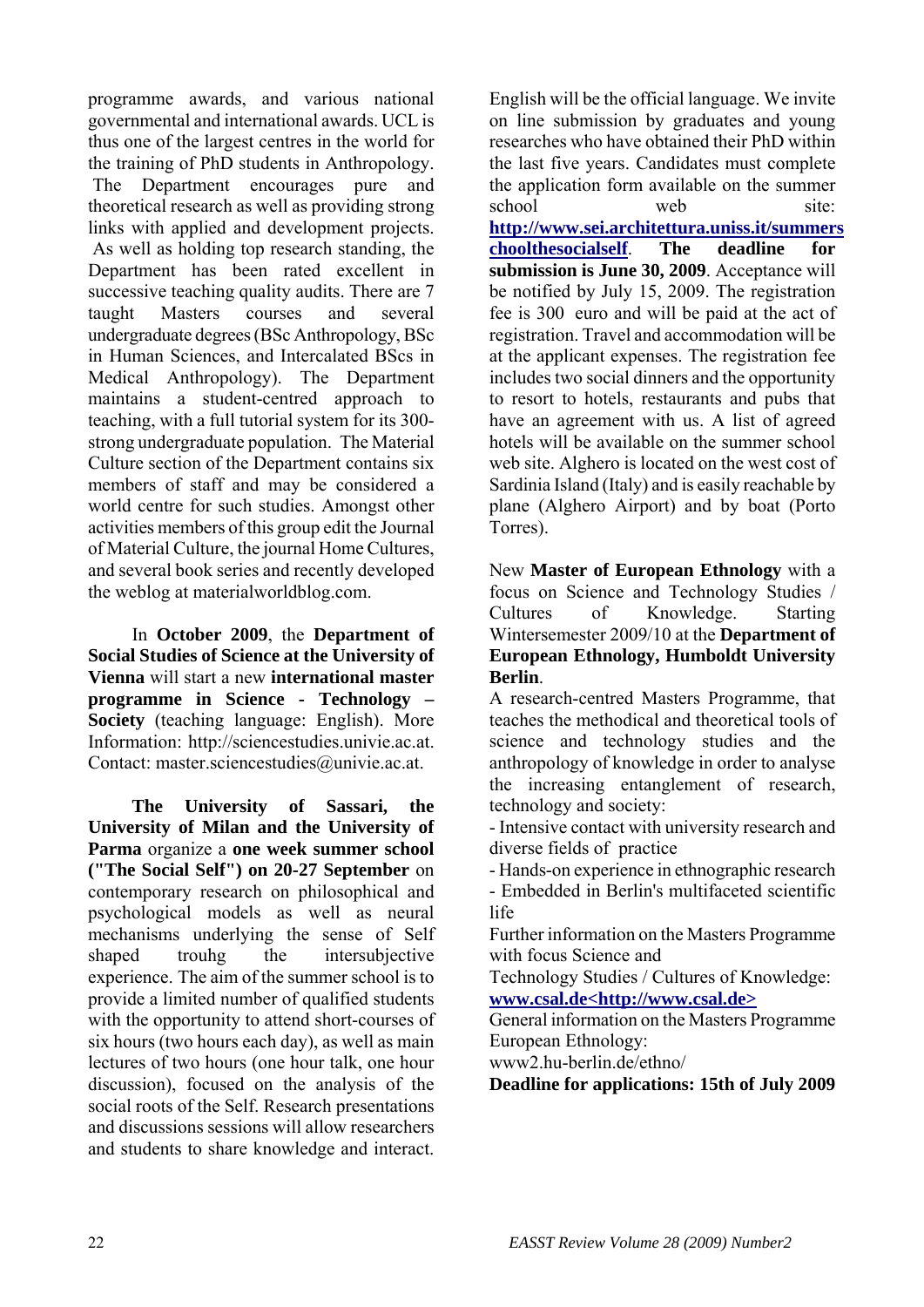## News from the field

A special issue of JCOM, Journal of Science Communication has issued a call for articles. The deadline is June 1st, 2009. See also: http://jcom.sissa.it/call. Science is increasingly being produced, discussed and deliberated with cooperative tools by web users and without the istitutionalized presence of scientists. "Popular science" or "Citizen science" are two of the traditional ways of defining science grassroots produced outside the walls of laboratories. But the internet has changed the way of collecting and organising the knowledge produced by people - peers who do not belong to the established scientific community. In this issue we want to discuss: a) How web tools are changing and widening this way of participating in the production of scientific knowledge. Do this increase in participation consist in a real shift towards democratizing science or on the contrary is merely a rhetoric which do not affect the asymmetrical relationships between citizens and institutions? b) The ways in which both academic and private scientific institutions are appropriating this knowledge and its value. Do we need a new model to understand these ways of production and appropriation? Are they part of a deeper change in productive paradigms? We would like to collect both theoretical contributions and research articles which address for example case studies in social media and science, peer production, the role of private firms in exploiting web arenas to collect scientific/medical data from their costumers, online social movements challenging communication incumbents, web tools for development. Interested authors should submit an extended abstract of no more than 500 words (in English) to the issue editor by June 1st,

2009. We will select three to five papers for inclusion in this special issue. Abstracts should be sent to the JCOM's editorial office (icomeo@jcom.sissa.it) by email.

Annals of Science Young Writers Prize 2009. Submit your unpublished paper to Annals of Science (http://www.tandf.co.uk/journals/annals) for a chance to win US\$500 and a year's gratis subscription to this established journal. This prize is offered every two years to the author of an original, unpublished essay in the history of science or technology, which is not under consideration for publication elsewhere. The prize, which is supported by Taylor & Francis, is intended for those who are currently doctoral students, or have been awarded their doctorate within the past four years. Essays should be submitted to the Editor in a form acceptable for publication in Annals of Science. See the Journal's webpage for a style guide, www.tandf.co.uk/journals/authors/tascauth.asp. The winning essay will be published in the Journal, and the author will be awarded US\$500 and 1 year's free subscription to Annals of Science!Papers should be submitted by 30th September 2009, with the winner being notified by 31st December 2009. The Editor's decision is final. Past Winners of the prize: Natural Philosophical Contention Inside the Accademia del Cimento: the Properties and Effects of Heat and Cold by Luciano Boschiero; Rudolph Koenig's Workshop of Sound: Instruments, Theories, and the Debate over Combination Tones by David Pantalony; and Life of µ: The Observation of the Spontaneous decay of Mesotrons and its Consequences, 1938-1947 by Daniela Monaldi.